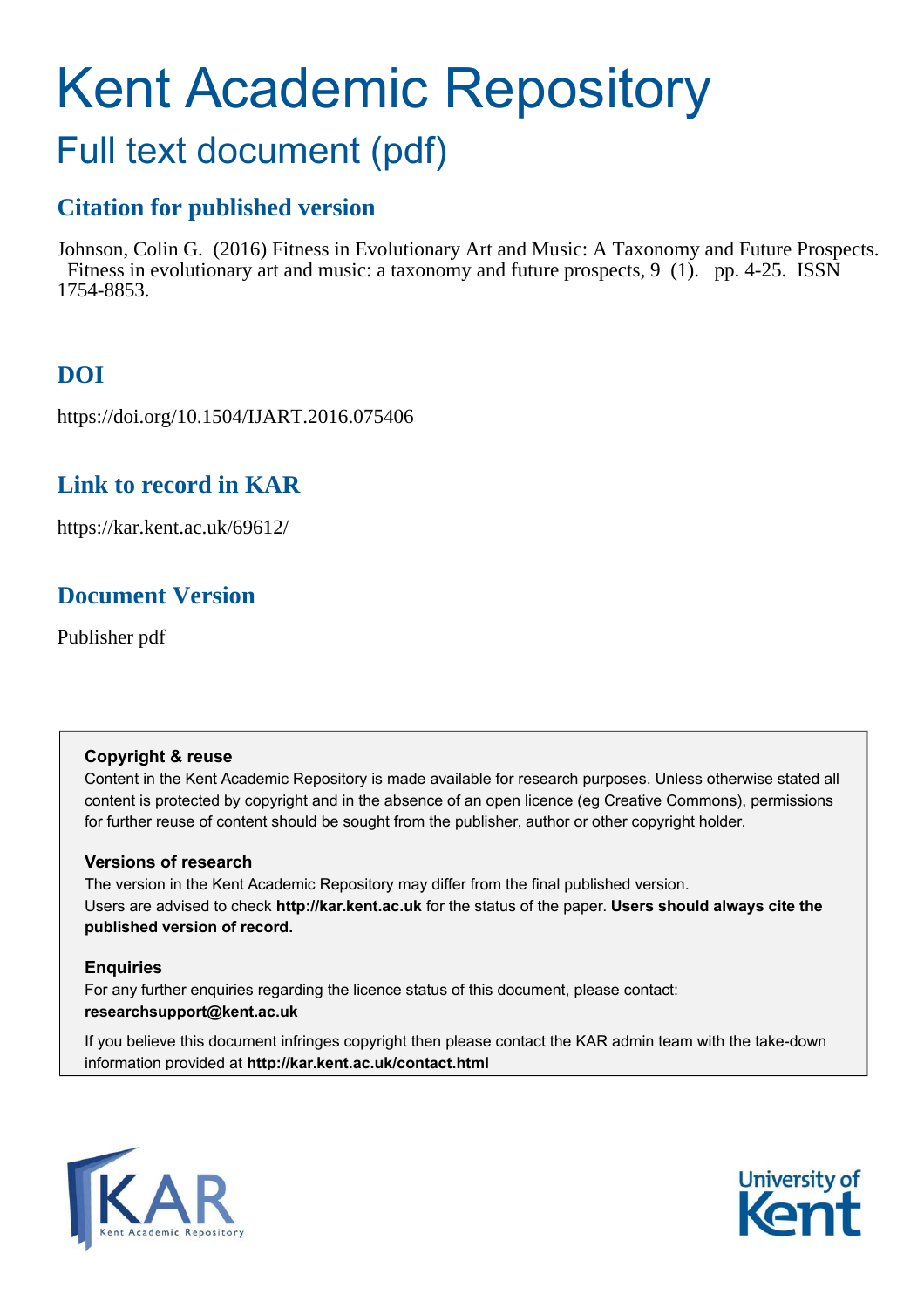## Fitness in Evolutionary Art and Music: A Taxonomy and Future Prospects

## Colin G. Johnson

School of Computing University of Kent Canterbury, Kent, CT2 7NF England Email: C.G.Johnson@kent.ac.uk

Abstract: This paper is concerned with the idea of fitness in art and music systems that are based on evolutionary computation. A taxonomy is presented of the ways in which fitness is used in such systems, with two dimensions: what the fitness function is applied to, and the basis by which the function is constructed. A large collection of papers are classified using this taxonomy. The paper then discusses a number of ideas that have not been used for fitness evaluation in evolutionary art and which might be valuable in future developments: memory, scaffolding, connotation and web search.

#### Keywords:

Reference to this paper should be made as follows: Johnson, C.G. (2016) 'Fitness in Evolutionary Art and Music: A Taxonomy and Future Prospects', Int. J. Arts and Technology, Vol. 9, No. 1, pp.4–25.

Biographical notes: Colin Johnson is a Reader in the School of Computing at the University of Kent, Canterbury, UK. His research interests include bio-inspired computation, data mining, bioinformatics and computational creativity.

#### 1 Introduction

Evolutionary algorithms—computer systems that take their inspiration from Darwinian evolution over many generations—have been an inspiration for many artistic and musical projects (Burton and Vladimirova, 1999; Miranda and Biles, 2007; Romero and Machado, 2008). One of the key aspects of evolution is that it is guided by a notion of fitness—i.e., some way of determining which individuals from the population survive and breed. The aim of this paper is firstly to give a broad survey and taxonomy of the ways in which artistic and musical applications of evolutionary computing have implemented this concept of fitness, and secondly to highlight some ways of measuring fitness that could guide novel directions in the artistic use of evolutionary algorithms.

Copyright (c) 2009 Inderscience Enterprises Ltd.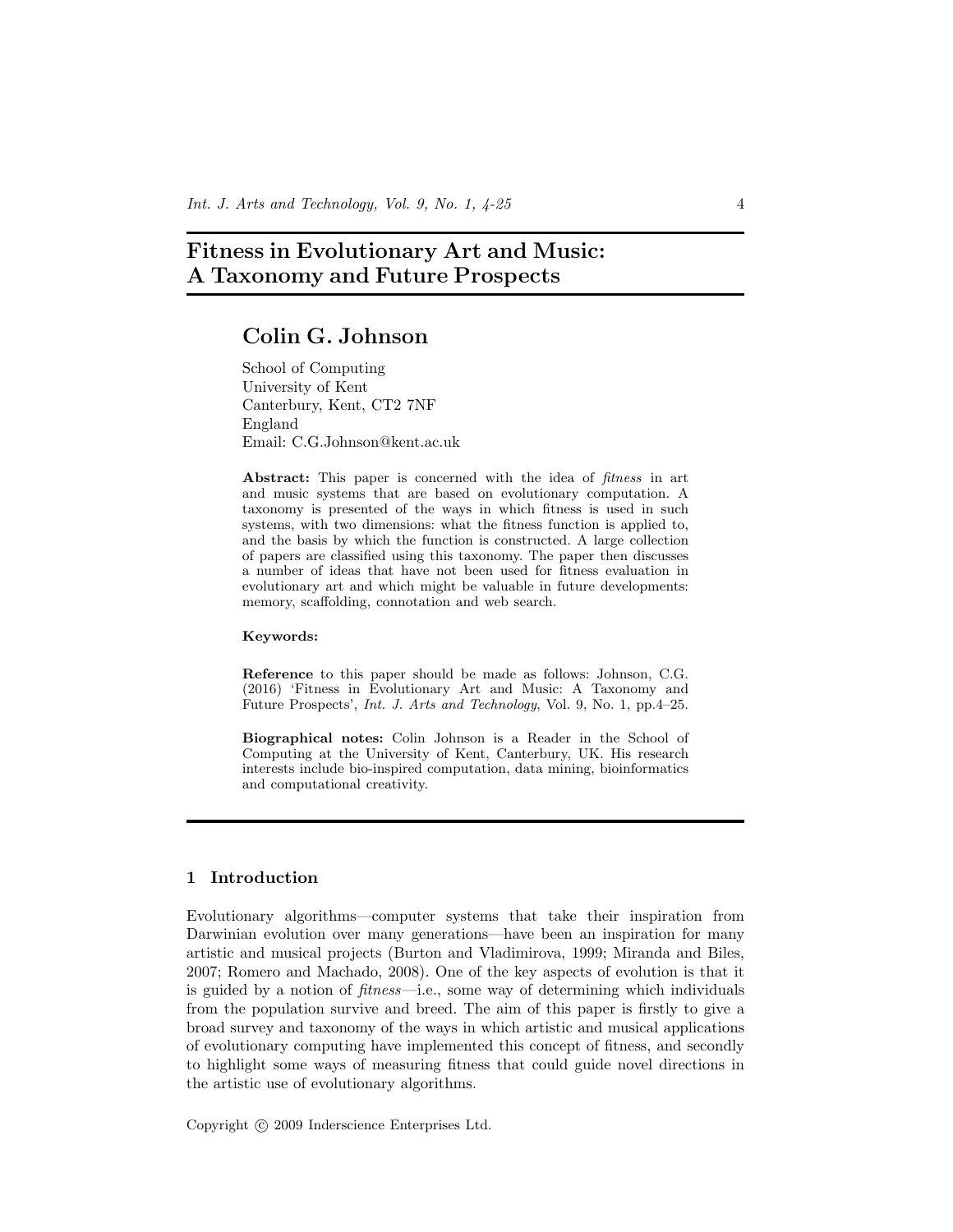McCormack (2005) has argued that there is a need for more "theory" in evolutionary art, and particularly more "art theory" rather than computational theory. Part of the aim of this paper is to contribute to that art theory, in particular by looking in Section 3 at ideas that are common in discussions of artworks as such, or of the creative process that gives rise to those works, and revisiting them in the context of evolutionary art, and in particular how these artistic ideas can be explored through fitness measures.

In particular, we are interested in whether these systems can give rise to creative outcomes. Pinning down computational creativity is difficult—a common working definition is "the study of building software that exhibits behavior that would be deemed creative in humans" (Colton et al., 2009). For the purposes of this paper we consider systems that attempt to generate some outcome that is artistically worthwhile, whether that is by evolving a work or collection of works that have some value, or by the results of the process of evolution itself being regarded as having some value.

This paper is an extended version of an earlier conference paper (Johnson, 2012c).

#### 2 Taxonomy and Survey

This section of the paper gives an overview and taxonomy of how fitness has been used in a large number of evolutionary art and music projects.

The source material for this is a large collection of papers that used evolutionary methods to produce a creative outcome, i.e., something was generated as a result of the process or end result of the evolution, that was not merely the result of applying well-understood rules or constraints. The source material for this collection were the papers published between 2003 and 2012 in the EvoMusArt workshops, symposia and conference (Cagnoni et al., 2003; Raidl et al., 2004; Rothlauf et al., 2005, 2006; Giacobini et al., 2007, 2008, 2009; Di Chio et al., 2010, 2011; Machado et al., 2012b), which have been held every year and are the main event focused on evolutionary methods in music, art and design, together with a number of other conference papers, book chapters and journal papers on the topic. A full list of references is given in Table 1 below.

Papers that were not included in the collection included: review papers, papers about the theory of evolutionary art and music, papers that used evolutionary methods for the analysis of works of art or music, and papers that were about performance, rendering or re-presentation of existing works. Papers that used evolution solely as a way of implementing fixed rules for some artistic or musical system were excluded—the canonical example of these were formal rules for musical harmony. These were excluded because the aim of this study was to look into how evolution an give rise to novel, creative outcomes. However, we accept that the border between following fixed rules, and providing some kind of aesthetic measure, is vague. Papers that presented systems with a creative outcome but where no notion of fitness was involved were excluded. Most of the systems were evolutionary algorithms but some other similar algorithms, e.g. swarm algorithms, with a clear fitness function, were included.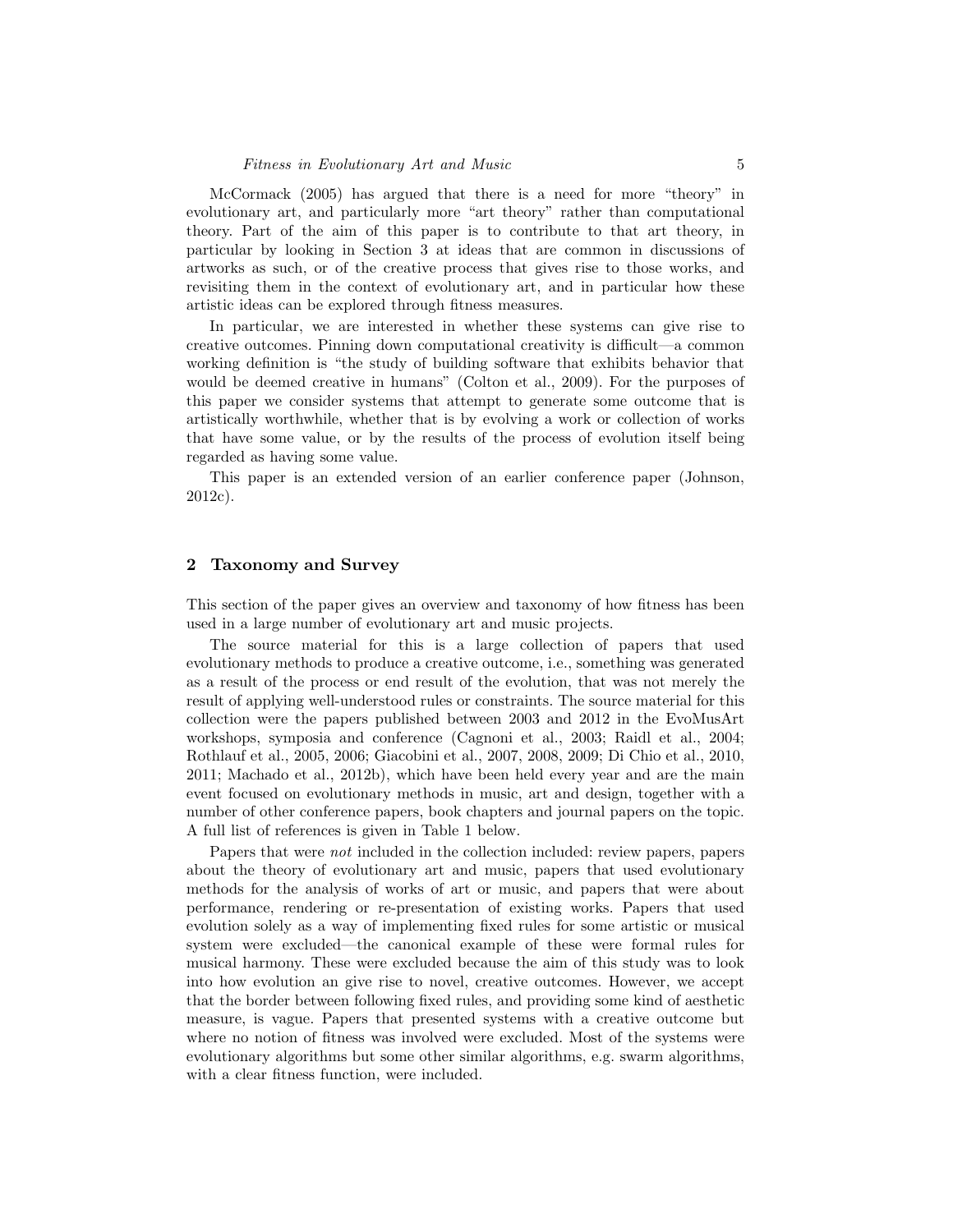Based on these papers we constructed a two-dimensional taxonomy of how fitness is used in this domain, consisting of a dimension called *fitness scope* and a dimension called fitness basis. A definition and analysis of this taxonomy, and a tally of the number of papers that fitted into each point in the taxonomy, is given in the remainder of this section.

#### 2.1 Fitness Scope

The first part of the taxonomy is a classification of what fitness is applied to: call this the fitness scope. This classification contains three classes. The first, call this a set of works, is where each member of the population consists of a collection of individual works of art or music, and the fitness measure is applied to that collection. The second, whole work, is where the population consists of examples of works of art or music (or a proxy therefor, like a set of generative rules for creating such a work), and therefore fitness is applied to a single work. The final, evolutionary process as artwork is where the fitness evaluation is part of a process that is viewed as the work itself, and therefore the work as such is not being rated by a fitness measure.

The distribution of papers in each of these categories is given in Table 1. Note that it is possible for a paper to belong to multiple categories.

The set of works category is represented by just two papers. The first paper (Bird et al., 2003) is unusual, in that it is concerned with curating a collection of pre-created works, by deciding which works are to be presented together at a number of locations. The second (Machado et al., 2010) is a metalevel evolution of generative systems. Each individual in the population represents a generative system for creating artworks, and these are then judged not by creating a single example but a collection of examples, either via interaction with a human or via a proxy measure for aesthetic value such as lack of compressibility.

The most common way in which fitness scope is handled is that the individuals in the population each represent one example artwork: what we termed whole work. This has its origins in very early examples of the use of evolutionary processes in art, for example in Dawkins's biomorphs (Dawkins, 1989). Typically, the evolutionary process is carried out and then the fittest example in the final generation (or the fittest overall) is output.

Usually, the aim of such processes has been to actively search out "good" works of art. However, Reddin et al. (2009) and Dahlstedt (2007a) have argued that the role of the fitness function could be just to eliminate bad examples, leaving the "expressive power of the representation" (Reddin et al., 2009) to provide the good material (this somewhat prefigures the arguments made below about endogenous fitness functions). Some examples in this taxonomy produce tools or components that are then used by humans in the creation of more substantial works.

A particular kind of this is where the process is repeated a number of times within one piece of work, perhaps with some linkage. For example, Biles's  $GenJam$ jazz performance software (Biles, 2007) uses MIDI-capture to "listen" to a human performer, then evolves variants on what it has heard, alternating between human and computer phrases throughout an extended improvisation session. Members of the population are potential phrases to be played, and the fitness function—based on ratings by a human—can rate these differently as the performance progresses.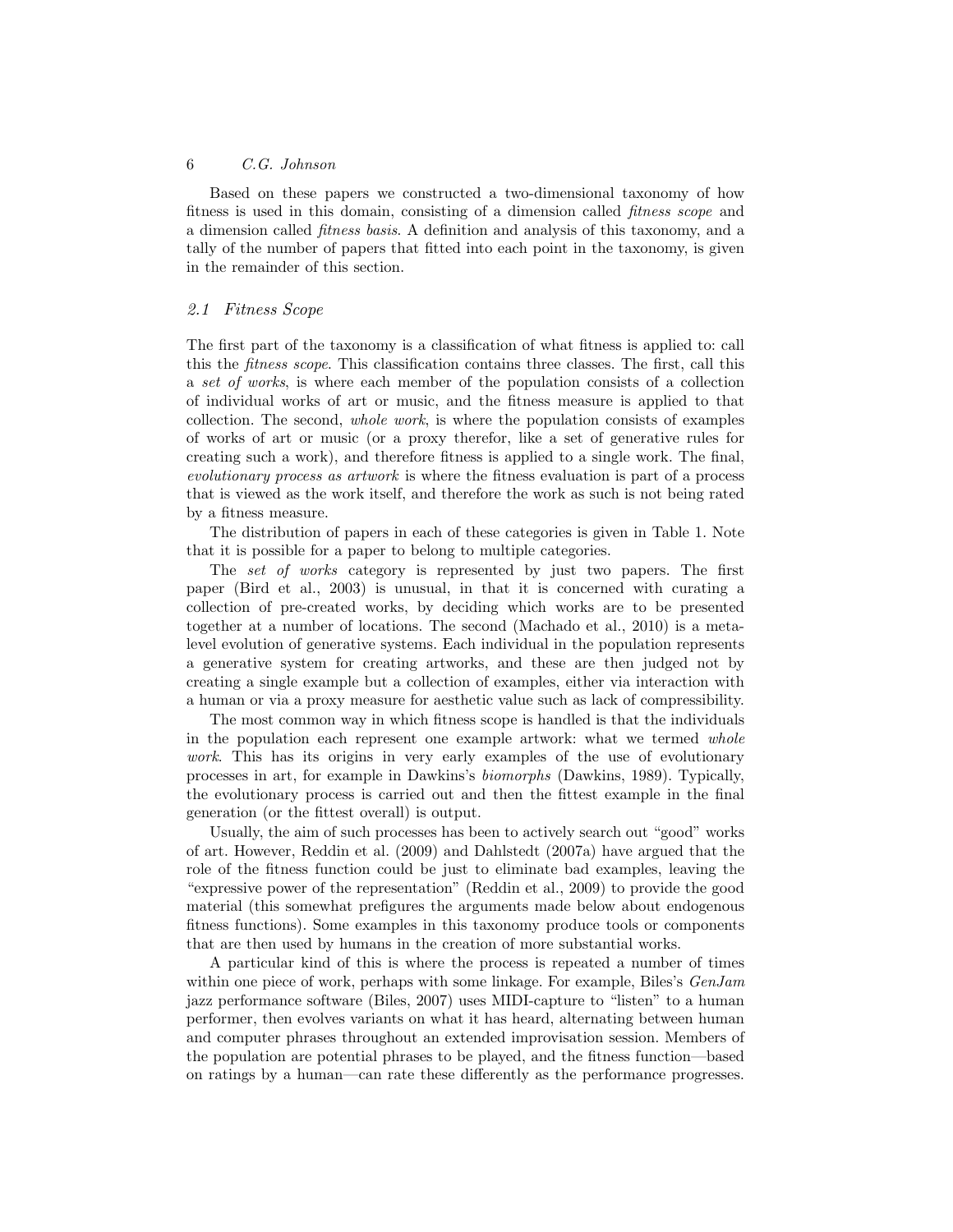Fitness in Evolutionary Art and Music 7

| <b>Fitness</b><br><b>Fitness</b><br>Scope<br><b>Basis</b> | $\bf Set$<br>of<br>Works                                             | <b>Whole Work</b>                                                                                                                                                                                                                                                                                                                                                                                                                                                                                                                                                                                                                                                                                                                                                                                                                                                                                                                                                                                                             | Process as<br>the Work                                                                                                                                                                                                                                                                                                                                                                                                                                                                                                                                                                    | тот.   |
|-----------------------------------------------------------|----------------------------------------------------------------------|-------------------------------------------------------------------------------------------------------------------------------------------------------------------------------------------------------------------------------------------------------------------------------------------------------------------------------------------------------------------------------------------------------------------------------------------------------------------------------------------------------------------------------------------------------------------------------------------------------------------------------------------------------------------------------------------------------------------------------------------------------------------------------------------------------------------------------------------------------------------------------------------------------------------------------------------------------------------------------------------------------------------------------|-------------------------------------------------------------------------------------------------------------------------------------------------------------------------------------------------------------------------------------------------------------------------------------------------------------------------------------------------------------------------------------------------------------------------------------------------------------------------------------------------------------------------------------------------------------------------------------------|--------|
| ${\bf Aest}$ hetic<br>Measure                             | (Bird<br>$_{\rm et}$<br>al.,<br>2003:<br>Machado<br>et al.,<br>2010) | (Greenfield, 2004; Manaris et al.,<br>2003; Svangård and Nordin, 2004;<br>Collomosse and Hall, 2005; Manaris<br>et al., 2005; Khalifa and Foster,<br>al.,<br>2006:<br>Santarosa et<br>2006:<br>Campolongo and Vena, 2006; Bilotta<br>et al., 2007; Greenfield,<br>2008.<br>2009; Reddin et al., 2009; Murray<br>Browne and Fox, 2009; den Heijer<br>and Eiben, 2010; Li and Hu,<br>2010; Oh and Zajec, 2010; De<br>Prisco et al., 2011; Romero et al.,<br>2011; den Heijer and Eiben, 2011;<br>Reynolds, 2011; Ekárt et al., 2011;<br>Kaliakatsos-Papakostas et al., 2012;<br>den Heijer and Eiben, 2012b,a;<br>Greenfield, 2012; Bergen and Ross,<br>2012; Machado et al., 2012a;<br>Li et al., 2012; Horowitz, 1994;<br>Manzolli et al., 1999; Brown, 2004)                                                                                                                                                                                                                                                                 | (Blackwell<br>and<br>Jefferies,<br>2005; Greenfield, 2005, 2006;<br>Hochreiter, 2006; Bown and<br>Lexer, 2006; Machado and<br>Graca, 2008; Lopes and<br>Urbano, 2012; Eigenfeldt and<br>Pasquier, 2012)                                                                                                                                                                                                                                                                                                                                                                                   | 41     |
| Human<br>Interaction                                      | (Machado<br>$_{\rm et}$<br>al.,<br>2010)                             | (Todd<br>1992;<br>and<br>Latham,<br>Nemirovsky<br>and<br>Watson,<br>2003:<br>Lutton et al., 2003; Lewis, 2004;<br>McCormack, 2004; Draves,<br>2005:<br>Basa et al., 2006; Unold and Troc,<br>2007; Ando et al., 2007; Hart, 2007;<br>Oscar Sanjuán and Luque, 2007;<br>Hiroaki<br>Nishino<br>and<br>Utsumiya,<br>2007; Machewe and Parmee, 2007;<br>Tsuneo Kagawa and Utsumiya, 2007;<br>Machado and Graca, 2008; Hoover<br>et al., 2008; Romero et al., 2009;<br>Moniz and Jacob, 2009; Dahlstedt,<br>2009; Dubbin and Stanley, 2010; Li<br>and Hu, 2010; Oh and Zajec, 2010;<br>Vouliouri, 2011; Byrne et al., 2011;<br>Eisenmann et al., 2011; Colton<br>et al., 2011; Nicolau and Costelloe,<br>2011; Hornby and Bongard, 2012;<br>McDermott, 2012; Li et al., 2012;<br>Byrne et al., 2012; Kaliakatsos-<br>Papakostas et al., 2012; Dahlstedt,<br>2001; Biles, 2007; Biles and Eign,<br>1995; Horowitz, 1994; Johanson and<br>Poli, 1998; Thywissen, 1999; Collins,<br>2002; Ralley, 1995; Machado and<br>Cardoso, 2002) | (Nemirovsky<br>and<br>Watson,<br>2003:<br>Mandelis,<br>2003:<br>Blackwell and Young, 2004;<br>Nemirovsky<br>and<br>Luger-<br>Guillaume, 2004; Yee-King,<br>2007; Dahlstedt and Nilsson,<br>2008; Jones, 2008; Machado<br>and Graca, 2008; Dahlstedt,<br>2009; Eigenfeldt, 2009; Shao<br>et al., 2010; Moroni and<br>Manzolli, 2010; Suzuki et al.,<br>2011)                                                                                                                                                                                                                               | 56     |
| Corpus                                                    |                                                                      | (Manaris et al., 2003; Campolongo<br>and Vena, 2006; Somnuk Phon-<br>Amnuaisuk and Kuan, 2007; Hervás<br>et al., 2007; Law and Phon-<br>Amnuaisuk, 2008; Wolkowicz et al.,<br>2009; Phon-Amnuaisuk, 2009; Ortega<br>de la Puente et al., 2002)                                                                                                                                                                                                                                                                                                                                                                                                                                                                                                                                                                                                                                                                                                                                                                                |                                                                                                                                                                                                                                                                                                                                                                                                                                                                                                                                                                                           | 8      |
| Seeds and<br>Targets                                      |                                                                      | (Fornari et al., 2007; Rizzuti et al.,<br>2009)                                                                                                                                                                                                                                                                                                                                                                                                                                                                                                                                                                                                                                                                                                                                                                                                                                                                                                                                                                               | (Gartland-Jones,<br>2003:<br>Nemirovsky<br>and<br>Luger-<br>Guillaume,<br>2004; Blackwell<br>Jefferies,<br>and<br>2005;<br>Hochreiter, 2006; Magnus,<br>2006; Bown and Lexer, 2006;<br>Tufte and Gangvik, 2008;<br>Ariza, 2002;<br>Horner<br>and<br>Goldberg, 1995)                                                                                                                                                                                                                                                                                                                       | $1\,1$ |
| Endogenous                                                |                                                                      |                                                                                                                                                                                                                                                                                                                                                                                                                                                                                                                                                                                                                                                                                                                                                                                                                                                                                                                                                                                                                               | (Dorin, 2005; Urbano, 2005,<br>2006; Marcelo Caetano and<br>Zuben, 2007;<br>Greenfield,<br>2006;<br>von Mammen<br>et al.<br>2008;<br>Uozumi,<br>2007;<br>McCormack and Bown, 2009;<br>De Smedt et al., 2011; Bird<br>et al., 2008; Jones, 2008;<br>Eldridge and Dorin, 2009;<br>Filipe Antunes<br>and Fol<br>Leymarie, 2012; Greenfield,<br>$\begin{tabular}{c c c c c} 2010; & Dorin, & 2009; & Eldridge \\ et & al., & 2008; & Wakefield & and \end{tabular}$<br>Ji, 2009; Eigenfeldt, 2009;<br>2011; Eigenfeldt<br>Fornari,<br>and Pasquier, 2011; Fornari,<br>2012; Waschka II, 2007) | 22     |
| Critics/Co-evol.                                          |                                                                      | (Romero et al., 2003; Greenfield,<br>2004; Machado et al., 2004; Romero<br>et al., 2009; Li and Hu, 2010; Law<br>and Phon-Amnuaisuk, 2008; Colton,<br>2008; Zhang and Miranda, 2007;<br>Johanson and Poli, 1998; Hornby<br>and Bongard, 2012)                                                                                                                                                                                                                                                                                                                                                                                                                                                                                                                                                                                                                                                                                                                                                                                 |                                                                                                                                                                                                                                                                                                                                                                                                                                                                                                                                                                                           | 10     |
| <b>TOTAL</b>                                              | 3                                                                    | 92                                                                                                                                                                                                                                                                                                                                                                                                                                                                                                                                                                                                                                                                                                                                                                                                                                                                                                                                                                                                                            | 52                                                                                                                                                                                                                                                                                                                                                                                                                                                                                                                                                                                        |        |

Table 1 How the papers studied fit into the various definitions of fitness scope and fitness basis.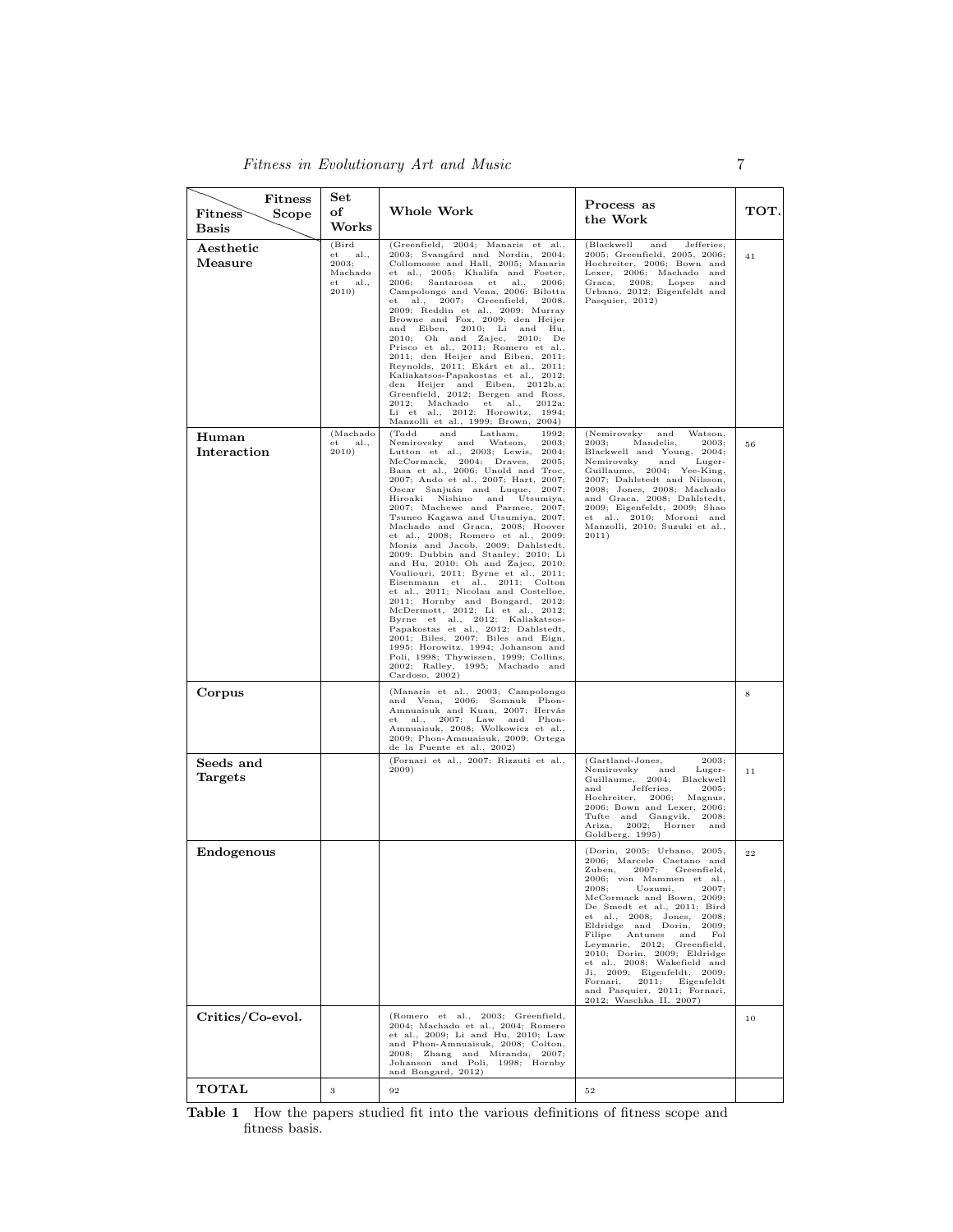These have been categorised with the "whole work" scope, as the process is similar to a micro-scale, iterated version of what is happening in other examples of that scope.

The final type of fitness scope is where the whole process (or, occasionally, some trace of its outcome) represents the final work. We will term this *evolutionary* process as work. Usually, this is a time-based work, e.g. an evolving animation or ongoing piece of music, with just the current generation being displayed at any one point. However, some works in this class display just the end result of the process: this is illustrated, for example, in a piece by McCormack and Bown (2009), where agents deposit lines on a surface during the evolutionary process, and the final disposition of the lines generated throughout the evolutionary history forms the work.

#### 2.2 Fitness Basis

The second part of the taxonomy considers how the fitness is evaluated: call this the fitness basis. This is divided into six classes: aesthetic measure (a fixed function measuring the quality of the solution), human interaction, the use of a corpus of material, the use of a guiding example, the use of some kind of seeds or targets, an endogenous or implicit fitness derived from interactions between agents, and the use of a population of critics that learn alongside the evolutionary process. The total number of papers falling into each of these categories is given in Table 1.

Again, some papers fell into more than one category. As an example, the work by Li and Hu (2010) uses notions of aesthetic measures, which are tuned by interaction with a user, which are in turn proposed as artificial critics for future works.

The remainder of this section discusses these six categories in detail.

#### Aesthetic Measure

The first basis for fitness is some notion of *aesthetic measure*. That is to say, there is a function which, when applied to a member of the population, measures the quality of that member as a piece of art or music. Most commonly, this function is constructed by a human system designer deciding what is to be regarded as "good" or "bad". For example, in the paper by Bilotta et al. (2007), melodies receive a score based on a sum of positive values for desirable features of a melody (e.g. commonly-used intervals) and negative values for non-desirable features. An appropriately constructed measure can be applied to multiple artworks, as in the curation example discussed earlier (Bird et al., 2003), where the measure measured the balance of works at each of a number of locations via similarity. The construction of such a measure has been discussed by Greenfield (2009), where a number of different measures were experimented with and rejected or adjusted by the system designer.

Is optimizing against a fixed aesthetic measure a creative act by the computer system? It is clearly restrictive—something that is creative, but in a way that was not anticipated by the measure chosen, will never be favoured by such a scheme. However, it is not always the case that authors of papers in these categories intended the measure to be a universal aesthetic measure—just something that provides enough discrimination for some creative work to be generated. For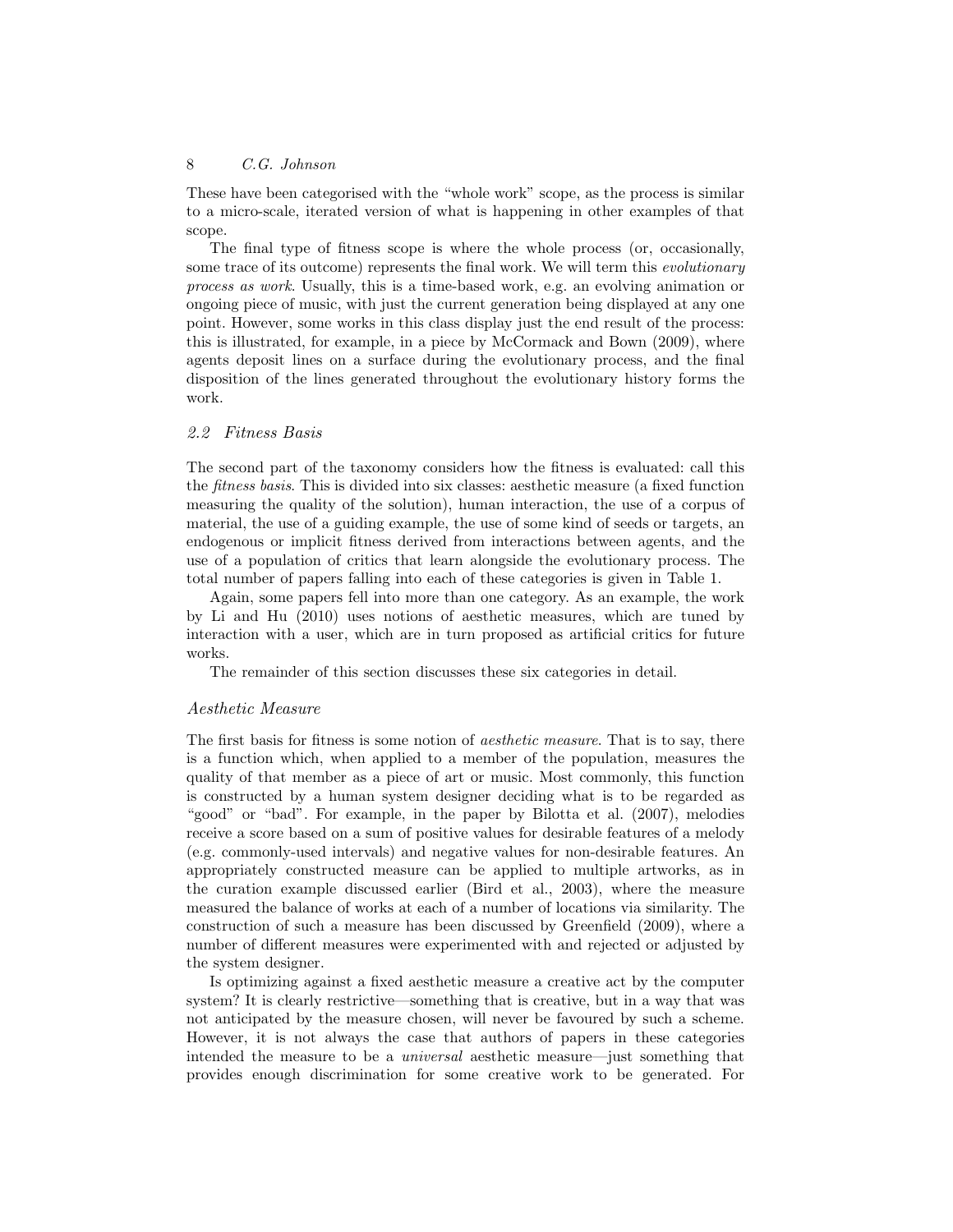#### Fitness in Evolutionary Art and Music 9

example, the paper by Hervás et al.  $(2007)$  makes it clear that the aim of the algorithm is modest—to produce "alliterative drivel"—and we should not criticise such focused works because they fail to leap out of their designed purpose.

Similarly, Murray Browne and Fox (2009) explore a particular aesthetic pattern (expectation-violation) in the context of producing work in a particular style. The work by De Prisco et al. (2011) evolves serialist musical compositions against a set of rules for such compositions. These get close to the sort of work that we have chosen not to include here—the "uncreative" application of GAs to e.g. learning musical harmonisation in a fixed style. It seems that we can make a useful distinction between measures that are about more abstracted aesthetic characteristics (e.g. "complexity") and those that are about simple technical concepts (e.g. "avoiding parallel fifths"); but, there is a continuum and some characteristics will inevitably fall in the middle.

An interesting paper by Machado et al. (2012a) uses visual similarity to faces as its basis for fitness. This can be seen as a simple aesthetic choice—the aim of the system is to evolve things that look face-like as that is an aesthetically desirable outcome. However, the actual results of the process are much more interesting, as many of the images evolved by the algorithm look nothing like faces. Instead, the system evolved images that exploit pathologies in the face-recognition algorithm used to make fitness decisions. The resultant images have a conceptual depth that is much greater than the mere evolution of obviously face-like objects. This emphasises the point made by Johnson (2012b) that, when computational creativity becomes sufficiently rich, art that has something to say about its own embeddedness in a technological domain might become interesting (rather than just being the "technical fetish" explored by McCormack (2005)).

One aspect of creative development that aesthetic measures fail to address is the change in what is regarded as creative over time. In light of the idea that computational creativity is behaviour that would be regarded as creative if achieved by humans, it would be interesting to apply these measures to existing human-produced artworks, or more interesting still to a sequence of artworks that are recognised in art history as working from the beginnings to the pinnacle of some artistic style or technique.

Another critique of such approaches (though, this could be seen as a criticism of fitness applied to creativity as a whole) is that there is an assumption that an aesthetically valuable outcome can be achieved by passing through a succession of aesthetically less valuable outcomes. This will be discussed further below.

Some papers use the concept of an aesthetic measure, but it is one that is learned from a corpus of examples; this is discussed in the discussion of corpusbased methods below.

#### Human Interaction

This basis is where the fitness of individuals in the population is guided by one or more people. Many of these are of the generational type, where the population at each generation is displayed to the user of the system, and the user then scores or ranks the population members. Clearly, there is scope for this "fitness function" to be adaptive over time; contrasted to a fixed fitness function, the user can change their mind over the course of the run about what aspects of the outcomes they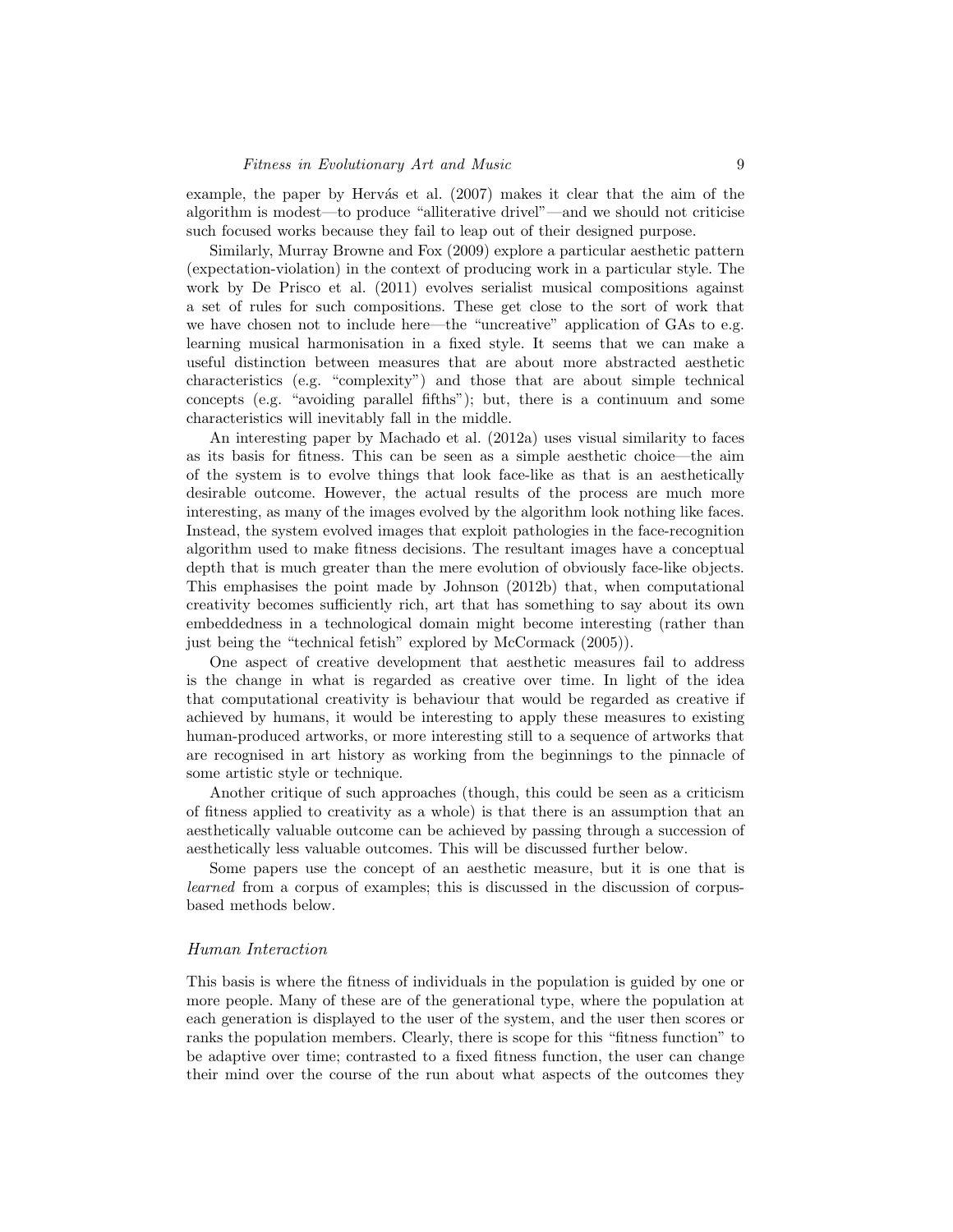prefer. Furthermore, there is the capability (indeed, the expectation) of rewarding surprises generated by the system; the user can pick out something that they would not have expected in advance of the run and reward it.

The usual aim of this is to find a final outcome that will then be displayed or performed as the artwork. Another approach (as illustrated by Nemirovsky and Watson (2003), Dahlstedt and Nilsson (2008) and Eigenfeldt (2009)) is to use this during improvised performance, where the user is exploring the space using interactive evolution and making use of promising solutions as they are created. This has a flavour of the *evolutionary process as work* scope above, but also the whole work scope: not everything generated is used, as the improviser listens to material being generated, but doesn't need to make everything available to the audience, nor do they need to use it in the order generated (this, and other ideas of "temporary storage", have been discussed by Dahlstedt (2009)).

An alternative to conscious human selection is to use a human-in-the-loop but use some feature of that person's reaction as the fitness guide. For example, eyetracking or a physiological measurement could be used. This is illustrated by the work of Basa et al. (2006), who use measurements of EEG signals as the basis for a fitness function which distinguishes "positive" emotional states, and then uses this to evolve art that provokes these states.

Other work, such as that by Biles and Eign (1995), takes input from a population of users rather than a single rater, e.g. taking input from an audience either in a single rating action or else over the course of an exhibition or performance.

Human interaction can also consist of a system responding to human sounds or gestures, rather than the direct provision of fitness scores or rankings to the system by the human. For example, the JaVOX/AURAL system by Moroni and Manzolli (2010) contains robots whose movements guide the generation of sound, and the movement of those robots is guided by the movement of people within their environment. This relates to ideas of Lewis (2000), who envisages a computer music improvisation system which interacts with humans by being an equal partner with human players and receiving information from those players by building and understanding of what they play, rather than getting direct positive/negative feedback. However, in the context of GA systems, this does then provoke the question of how this gets converted into fitness; this can end up just being naive, such as measuring fitness by similarity to what how the human is playing, whereas we would like to encourage a more sophisticated form of interaction.

Another way in which human interaction has been used is in building up a model of the user, which then exercises fitness choices, rather than (or as well as) those choices acting directly on the population. A good example of this is the paper by Hornby and Bongard (2012), where user preferences are used to generate a model of that specific user by training an ensemble of neural networks—similar ideas have been used by Johanson and Poli (1998). The aim of this is to allow the user model to make some decisions in place of the user once it has developed sufficient confidence in its predictions, and therefore allow valuable user effort to be focused on more subtle discriminations.

One problem with human-interactive fitness evaluations is that they can be tedious, with the human interactor having to sort away a large number of examples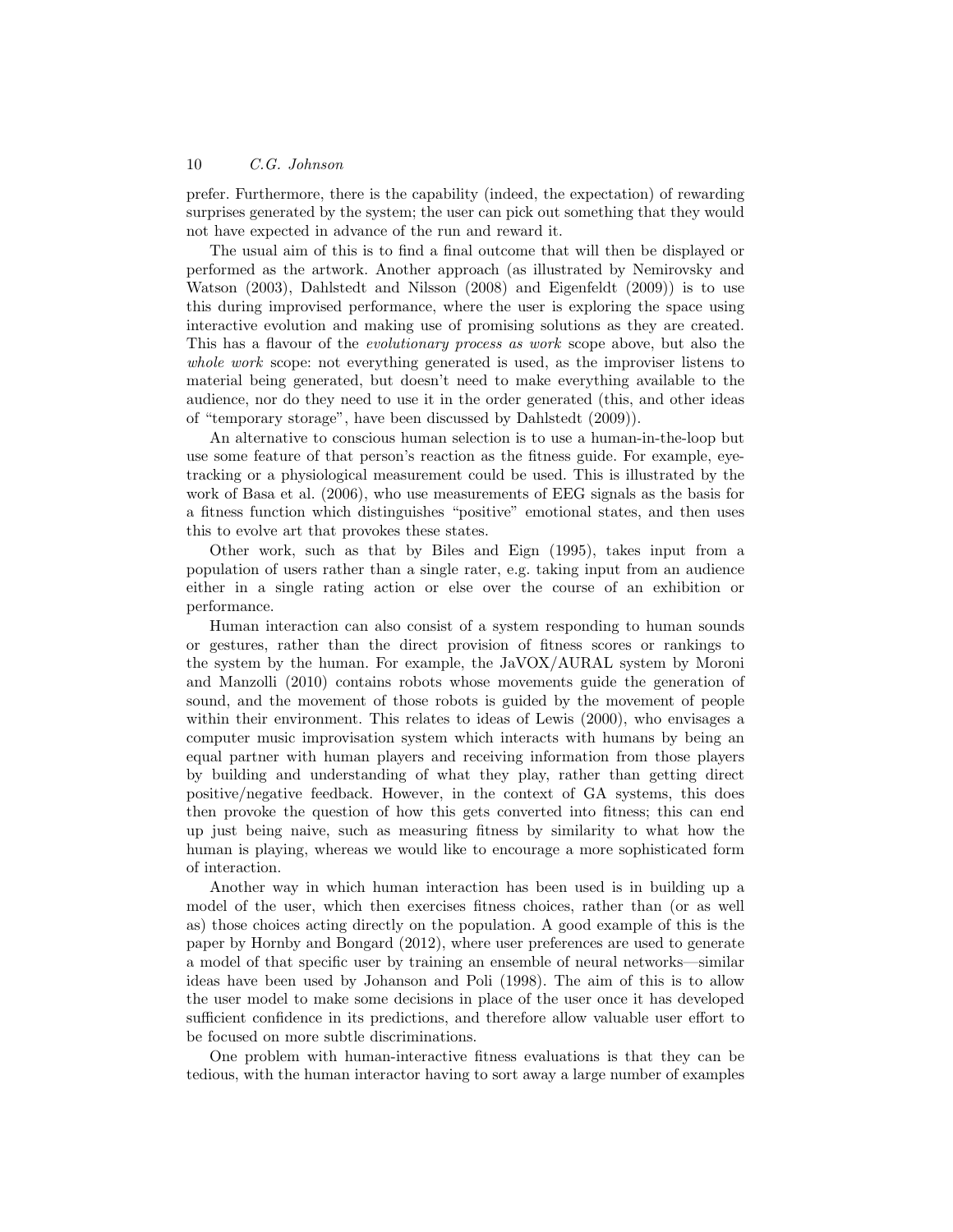that are very far from being acceptable. One approach to address this has been proposed by Dahlstedt (2007b) (and prefigured by Horowitz (1994)), which is to use a set of basic guidelines for rejecting population members, and only present to the human evaluator those members that get through this initial filter. This can be seen as a kind of crude aesthetic measure; perhaps more accurately, an antiaesthetic measure that filters out those individuals that have very low merit or relevance.

#### Corpus

Some fitness functions are guided by an existing example or corpus of material. There are a number of different ways in which this basic idea has been used.

One way in which this can be used is in providing a set of exemplars for the evolutionary process to use as "good" examples. Typically, a fitness function is learned from this corpus, which is then used to guide an evolutionary process, with no direct reference to the corpus whilst the evolutionary process is running. There is no reason why this abstraction should be so—a system based on instance-based learning (Daelemans and van den Bosch, 2005) might well be plausible—but, most systems to date have worked with this layer of abstraction, perhaps to provide greater generalisation.

For example, Phon-Amnuaisuk et al. (2007) use a self-organising map to learn features from a corpus of music, and then learn new music which exhibits similar features. Sometimes, more structure is put into the design of the fitness function by the system designer. For example, in the work of Manaris et al. (2003), the fitness function is in the form of a Zipf-Mandlebrot law, the parameters of which are tuned so that the function would give a high value when applied to a specific corpus of musical material. This latter approach combines the corpus-based approach with the aesthetic measure approach discussed above; the system designer is asserting that the functional form of the fitness function is a meaningful measure, and then the parameter details are learned from the corpus.

It could be argued that this approach is rather limited. Whilst it is fine for learning to imitate previous examples, it doesn't provide any guidance as to how to go beyond the kinds of things illustrated in the corpus. Perhaps a very sophisticated learning system would be able to generalise in a very high-level way about features of these good examples and apply them to a radically different example—for example, it would be interesting to see if such learning could be applied to assessing fitness of a different artform. There are similarities here with the arguments of Evans (1987) who discusses the idea of whether two generative art algorithms based on the same underlying algorithm would provide the same aesthetic impact; however, he is concerned with the whole generative process, whereas we are focused on fitness.

#### Seeds and Targets

A contrasting use of the use of example sounds or images is to use examples as some kind of "seeds" or "targets" to guide the evolution in some form. Often, this is combined with the Evolutionary Process as Artwork scope, where the evolutionary progress towards the target that is viewed as the work. For example, in the sculptural piece Trans $\lt$  ->Former #13 (Tufte and Gangvik, 2008), an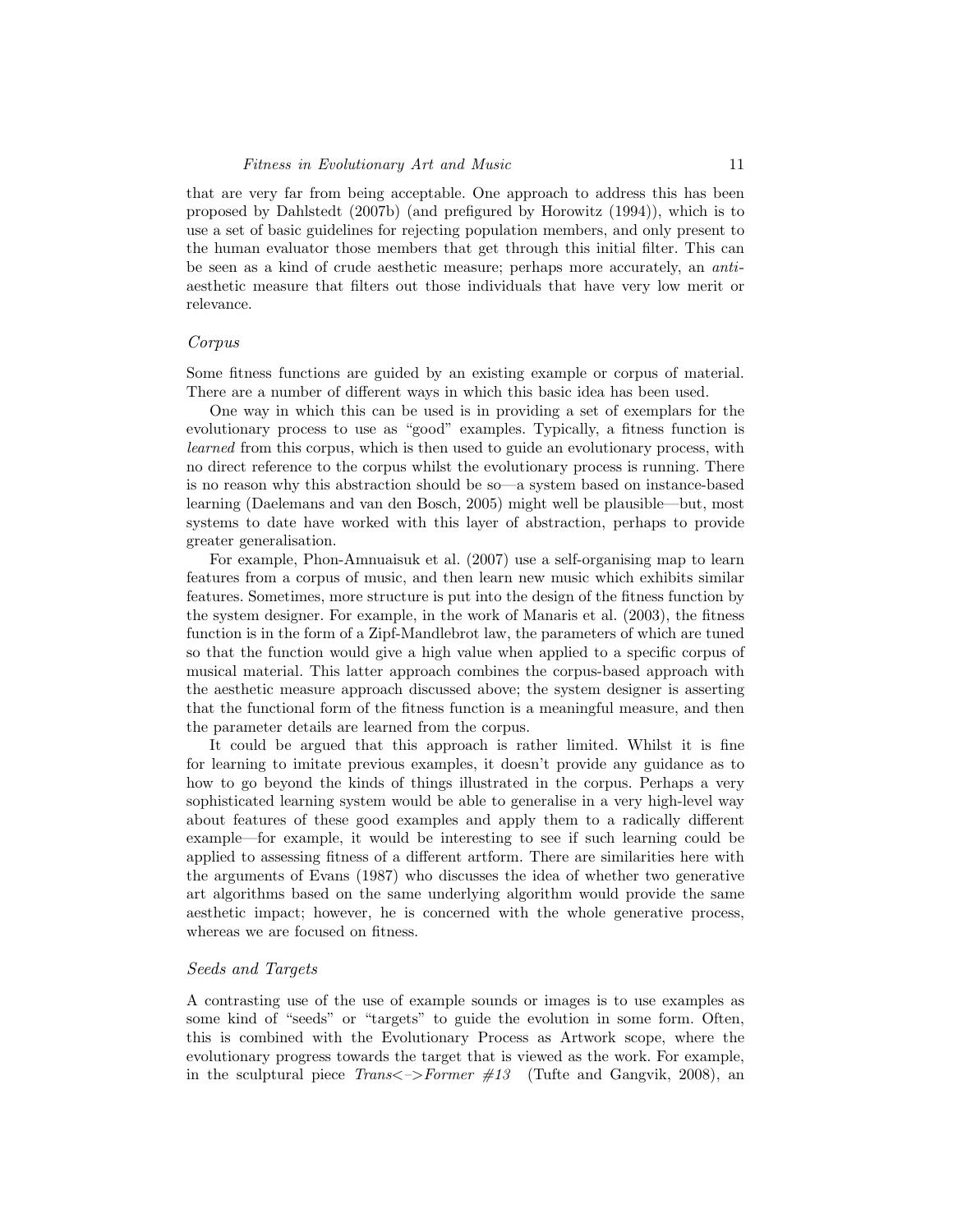articulated sculpture is given a number of target configurations, and applies a genetic algorithm to learn how to move between these configurations. In the MusicBlox system (Gartland-Jones, 2003), a target piece of music is provided, and the evolutionary algorithm learns a path from a random starting population towards this target. However, in this example, the aim is "to explore the space, and find musically interesting solutions" (Gartland-Jones, 2003)—and samples from this exploration are then chosen by a human user for incorporation into the final work. In both of these examples, the targets are *not* provided as exemplars, just as a way of provoking the system into doing something that might be of interest.

#### Endogenous

One class of evolutionary art systems are those where the fitness measure is implicit or endogenous. That is, an evolutionary process is set up where the fitness of an individual depends upon its context in some artificial environment. This is invariably, in the papers studied here, found in conjunction with the presentation of the whole process as the artwork (see Table 1): what is presented to the audience is an unfolding of the evolutionary process.

A good example of this is given in the paper of Bird et al. (2008), where a drawing robot is provided with a fitness function that "correlated the changes in state of their line detector and pen position" (Bird et al., 2008). That is, the fitness function was not taking an "outside look" at the drawing (being) produced and assigning a score to it; instead, it is rewarding local behaviour. There are many similar projects, including many examples of "a-life art" where some simulation of (an abstraction of) life processes is visualised or used to generate sound (see e.g. the ecosystem models of Bown and McCormack (2010)).

Clearly, this contrasts with the three previous methods in that the aim of the evolutionary process is not to guide the creativity of the system. The evolution is not evolving towards "better works of art" or "more creative outcomes". Instead, the creativity of the process is in the human decision of which interactions will make an interesting work—but, unlike most artistic decisions, the results of this are emergent and hard to predict.

Another way of seeing this is that this is an implied aesthetic measure—that is, the designer of the system has decided that the kind of complexity found in nature is aesthetically valuable or otherwise engaging, and rather than measuring the closeness of evolved systems to this complexity, has built this in by design. As such, this kind of work provides one of the few examples where evolutionary art references anything in the "outside world"—this kind of art often makes us think about life processes in the world, to ask questions like "what is special about biological life?".

It might be interesting to explore the idea of a meta-level system that used an evolutionary system with explicit creative aims to evolve the structure and parameters of a second level of evolutionary systems that are themselves considered as the works themselves.

One of the barest examples of this is GenDash by Waschka II (2007). This consists of a crossover-only genetic algorithm with no fitness measure, the chance of any two individuals being crossed over being equal. Individuals consist of short musical fragments, and the pieces created are the unfolding of this evolutionary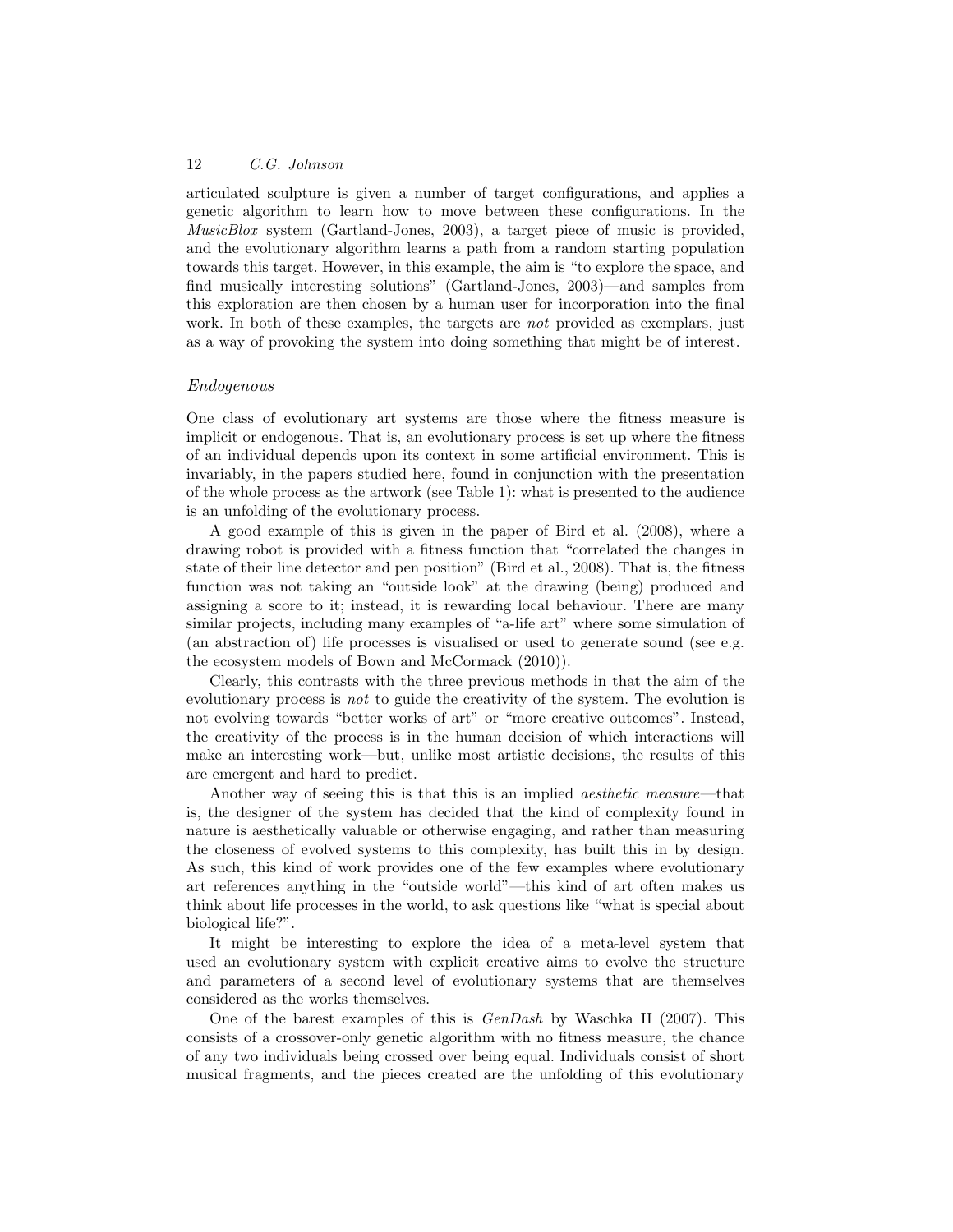process with each fragment being played as it is created. The author points out that this means that the initial population becomes much more important than in a traditional genetic algorithm; indeed, the way in which the algorithm produces significantly different pieces is by the hand-curation of the starting population rather than by creating a fitness function.

It is interesting that many of the examples of works where the evolutionary process was displayed as the art itself were of this type—there is no a priori reason why a goal-directed evolutionary process could not be displayed in this way, apart from the desire to have an ongoing process to display rather than something that reaches a stopping point and then needs to be restarted. Trans $\lt$  ->Former  $\#13$  (Tufte and Gangvik, 2008) discussed above is perhaps the closest to this; within the musical domain, the target-directed evolution of electroacoustic music by Magnus (2006) also.

#### Critics and Co-evolution

A small number of papers used two activities which developed together during the evolutionary process. The first activity was the generation of the artwork itself, whilst the second set provided some notion of *criticism* or *theory-formation*.

The aim of these papers is to emulate some of the process of aesthetic development that occurs during the development of an artform, whereby artworks are created and critics make comments and evaluations on these works, which then provoke artists to make different work, which changes the perception of the critics so that they make different evaluations. For example, in the work by Romero et al. (2003) critics are proposed that build through a number of stages—starting from author and style recognition, building through aesthetic measure induction from a corpus, to developing a society of critics—perhaps including both human and computer critics (Romero et al., 2009)—who are able to evaluate artworks being created via another system. However, ideas for how the later stages of this process would be implemented are not given in much detail. A later paper (Machado et al., 2004) gives some implemented examples of the earlier stages—but, these are still essentially classification algorithms.

An attempt to develop a meta-level automated analyst of automatically generated images has been carried out by Colton (2008). This is the closest attempt that has been made to the kind of critical reasoning discussed earlier. The system begins by generating a number of random images (within a particular highlevel style). Features of these images are then given to a theory-formation engine, which attempts to abstract theories that explain links between these images. These theories are then trialled as fitness functions for the generation of new images. The aim is that the reasoning system will pick out some coherent theory in the production of the images. Perhaps this reflects how some students of art work they begin by attempting a standard task, and realise that certain things are common to their works, and decide to refine these further.

This is an interesting piece of work, but we can criticise it in a couple of ways. Firstly, the theories developed are not guided by any aesthetic appreciation of the works created—the engine is just extracting a compact *description* of the works (though is human appreciation of this any more sophisticated?). Secondly, it could be argued that this is just a rather abstracted form of aesthetic measure—the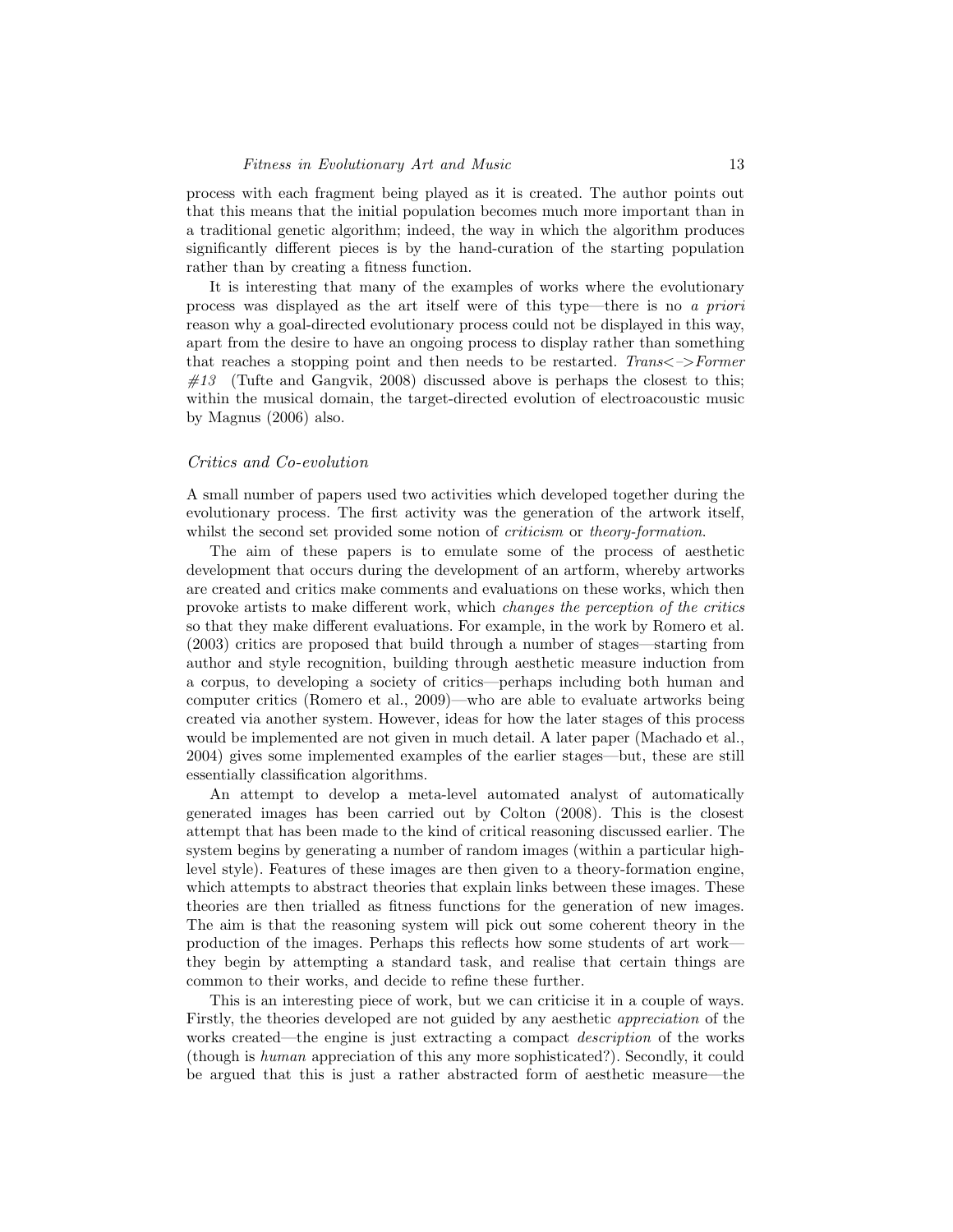author is arguing that *ability to form a coherent theory* is why we should choose one set of works over another. This is not unreasonable—but, we should acknowledge that we have made this choice explicitly. Nonetheless, there may always need to be a point at which we need to "cash out" and apply some kind of (suitably abstract) aesthetic measure if we are ever to make a fitness evaluation.

#### 3 Future Possibilities

This final section of the paper turns its attention to what hasn't been used as the basis for fitness in evolutionary art and music. More specifically, what features of artworks, or of the process of creating art, have not been considered, or very little considered, in the body of work on evolutionary art? In the remainder of this section we consider a number of topics—memory, scaffolding, connotation and web search—that could provide a meaningful basis for fitness computation in evolutionary art.

#### 3.1 Memory and Scaffolding

Evolutionary algorithms, including those used for the creation of evolutionary art, are typically memoryless. Each member of the population is evaluated relative to a fixed fitness function or by comparison with other current population members. The members of previous generations have no influence on the current population. This contrasts with the process that would be carried out by a human artist or designer, who might well use their memory of the entire process-so-far to influence decisions in the current stage of the artistic/design process. For example, a component that does not fit with the current prototypes might be revisited at a later stage when an opportunity to fit it in with a later version of the overall design occurs.

A related aspect is the need for every aspect of the work to be a part of some highly-rated member of the current population in order to survive into the next generation. Many human creative processes begin with a process of exploration or rumination (Webb Young, 1943), where the designer or artist explores a large number of concepts and their connections before bringing these together to form a design or artwork. This idea of *bringing together* is different from standard notions of crossover in that the individual components do not have to be a part of an already coherent individual in order to be crossed in.

When we are creating something—this could be something that we know how to build, or this could be a creative process designed to build something new—we often use objects that are not part of the final design, but which somehow support the process of getting to that design. This is a large category of things, including everything from physical supports to mental concepts.

We could envision a population structure consisting of an interconnected set of different kinds of elements: potential artworks, components thereof, and scaffolding components that might be considered important (e.g. intangible components such as moods or emotions, which have meaning by being connoted by concrete components in the work). Parts of this structure would gain or lose fitness according both to measures such as those discussed above (i.e. an aesthetic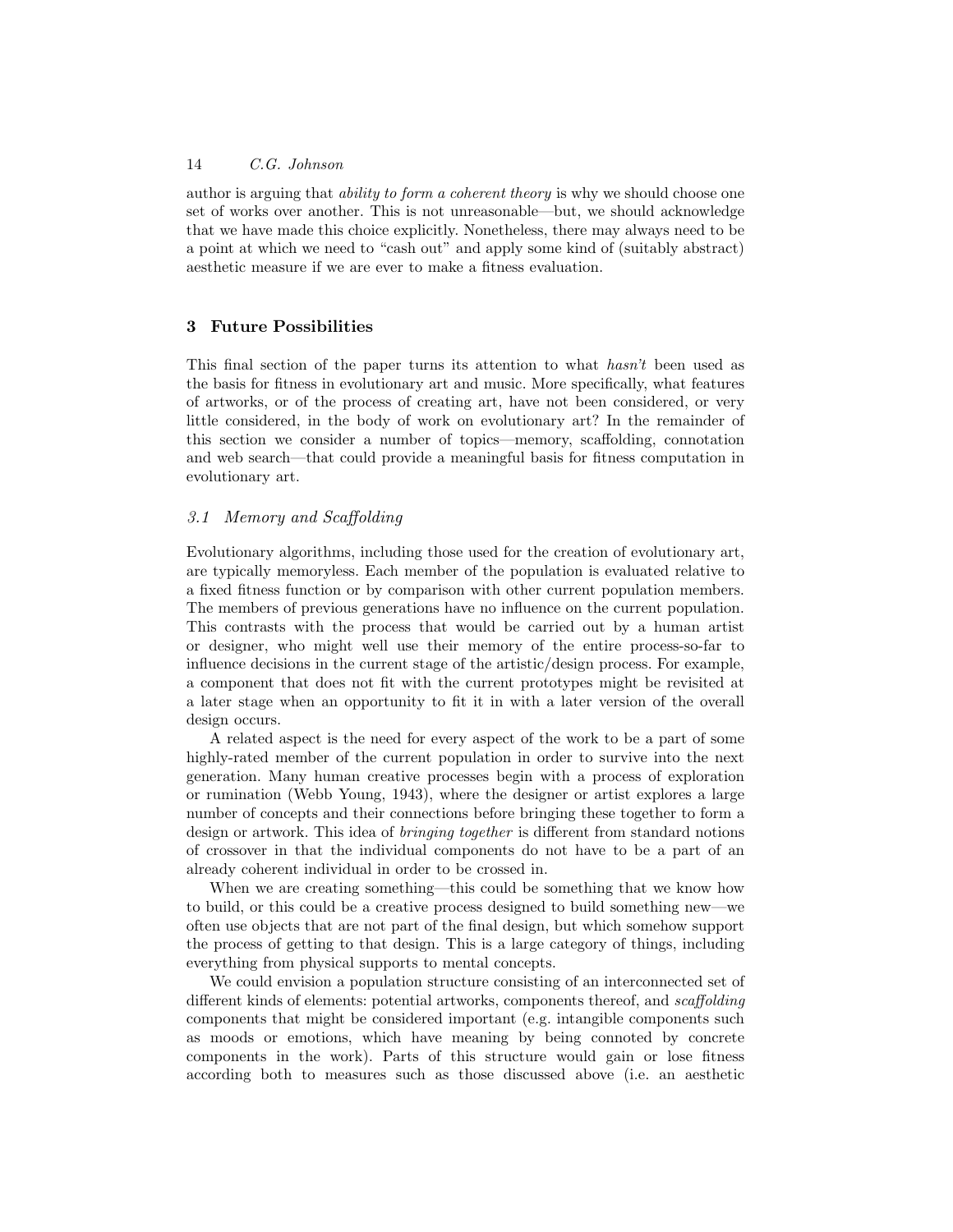measure or interaction with a human), but would also gain or lose fitness by being associated with other components in the network. Eventually, unfit components would be removed, and fit components duplicated, mutated and these mutants connected into the structure.

This concept of giving a fitness value to components by virtue of their role in a network rather than by their value in isolation has been explored by Berthold and colleagues (Nagel et al., 2011; Kötter and Berthold, 2011), and the idea of a fitness measure based on what a population member connotes as well as what it denotes has been explored elsewhere (Johnson, 2012a). This kind of exploration incorporates many of the valuable aspects of how human designers and artists carry out the creation process; however, this is not to say that the aim of an evolutionary creative exploration is to replicate point-for-point the human-based design/creation process.

This idea of scaffolding represents a break with the tradition in evolution of gradual development through putative solutions. Evolution has been presented, e.g. by Dawkins (1997), as a steady climb up a smooth gradient, by contrast with the saltational leap up the cliffside of creationism. This is a good analogy for understanding biological evolution, where every component required at every generation must serve some useful function to the current population members. However, an artificial evolutionary process is not bound by this constraint: instead, it can store components away for later access, give fitness valuations to things that could never be realised physically, and generally incorporate items that are designed to scaffold the evolutionary search.

#### 3.2 Engagement with the Outside World

Most art takes place within a community—both an artistic community, and in the context of a broader culture. Attempts have been made within evolutionary art to engage with a world outside the immediate evolving population, but typically this has been a second artificial world running within the same overall computer system. Examples of this are the critics-based systems discussed earlier.

An important aspect of many works of art is their engagement with the outside world—artworks frequently comment on the world, either in a very direct way, but also via indirection, connotation and allusion. One way in which evolutionary artworks could engage more strongly with a human audience would be to include this kind of reference and allusion.

One of the arguments about evolutionary art made by McCormack (2005) is that such systems should be able to "produce art recognized by humans for its artistic contribution (as opposed to any purely technical fetish or fascination)". Whilst it is not a pre-requisite for such production that it must engage with the world outside the computer system, this would seem to be one way of working towards such an aim.

Something along these lines—albeit not within an evolutionary framework has been proposed by Krzeczkowska et al. (2010). They refer to the above principle as the idea that "good art makes you think"—that is, makes you think about the work in the "context of the world around". This system extends Colton's Painting Fool system (http://www.thepaintingfool.com/) by creating collage works based on two kinds of web searches. The first extracts text from current news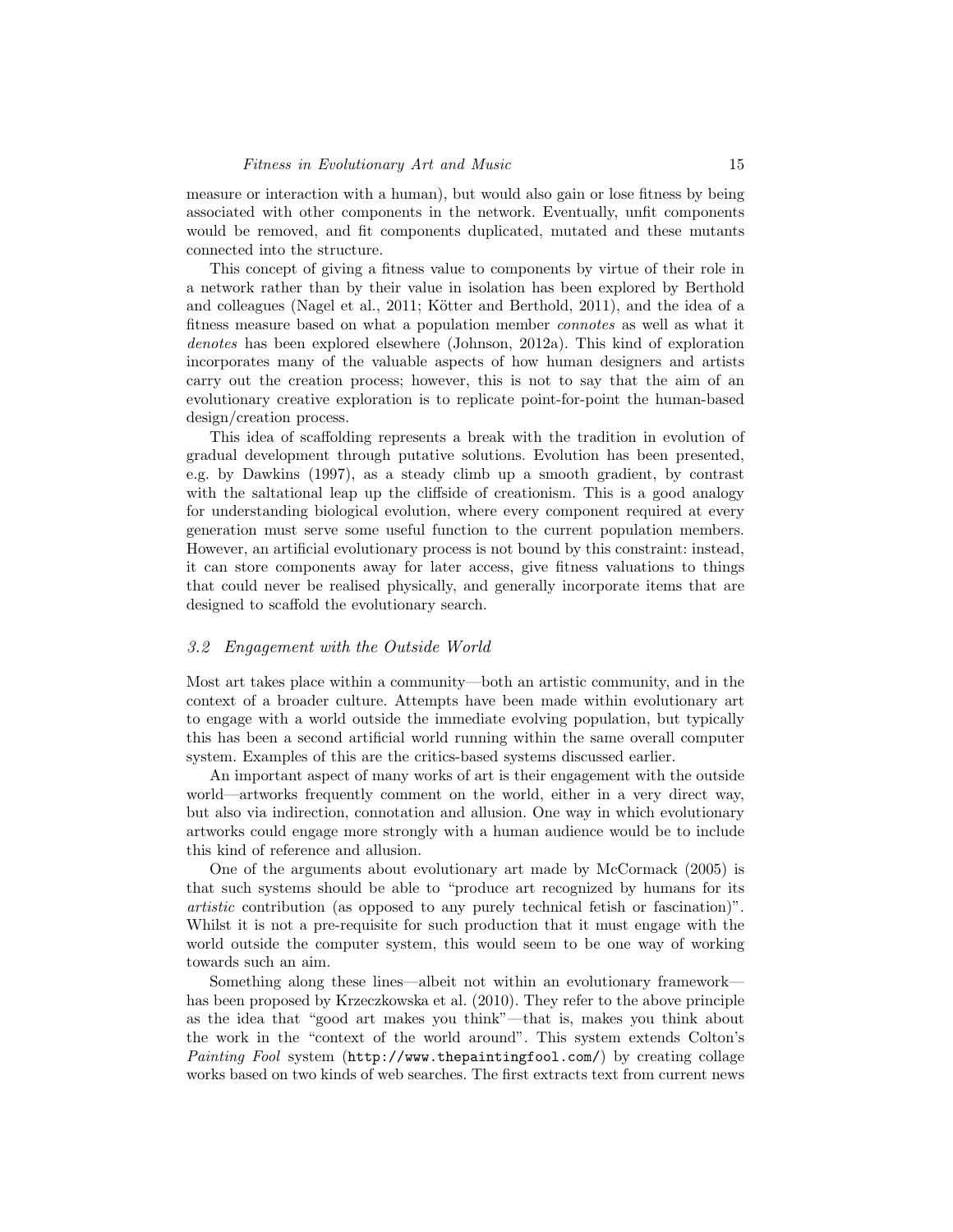articles; the second extracts images based on the keywords in these articles. These images are then assembled into visually-coherent collages using the heuristics in Painting Fool.

The idea of using web searches as a source of artistic material is the most obvious way in which computer art could engage directly with the real world. We can imagine a system where the fitness function is in some way based on a web search. A component within a piece of art will usually have a number of connotations—that is, things that are brought to the mind (consciously or subconsciously) of the viewer when they see it. One principle that we could adopt is that a piece of work that has a number of items that share connotations has a coherence that we might regard as being artistically valuable—the piece is about something, but without this "something" being represented directly. This could be represented via a fitness function that used web search to gain a list of such connotations, and assigned a high fitness to items (or sets of items) where there was a large amount of sharing of connotations.

One particular aspect of web search that has only become available in recent years is the ability to search using images rather than words. Therefore, such a search could begin from images, rather than evolution always working on words that are then translated into images.

One difficulty for computer art that attempts to engage with the outside world is judging when something has enough *significance* to make it worth making art about. Krzeczkowska et al. resolve this by beginning from current news stories but, this is only one example. Another approach might be to find topics that are densely connected from different areas of the web: nexuses where many ideas meet and about which much can be said (but, this is an aesthetic judgement in its own right!). Another issue is how to judge the significance of links—there is a danger that we just end up making "bad puns", collections of things with a shallow connection. These are challenging areas of work.

#### References

- Ando, D., Dahlsted, P., Nordahl, M. G., and Iba, H. (2007) 'Interactive GP with tree representation of classical music pieces', in Giacobini et al. (2007), pages 577–584.
- Ariza, C. (2002) 'Prokaryotic groove: Rhythmic cycles as real-value encoded genetic algorithms', in Proceedings of the 2002 International Computer Music Conference, pages 561–567. International Computer Music Association.
- Basa, T., Go, C., Yoo, K.-S., and Lee, W.-H. (2006) 'Using physiological signals to evolve art', in Rothlauf et al. (2006), pages 633–641.
- Bergen, S. and Ross, B. J. (2012) 'Aesthetic 3D model evolution', in Machado et al. (2012b), pages 11–22.
- Biles, J. and Eign, W. (1995) 'Genjam *Populi*: Training an IGA *via* audiencemediated performance', in Proceedings of the 1995 International Computer Music Conference. International Computer Music Association.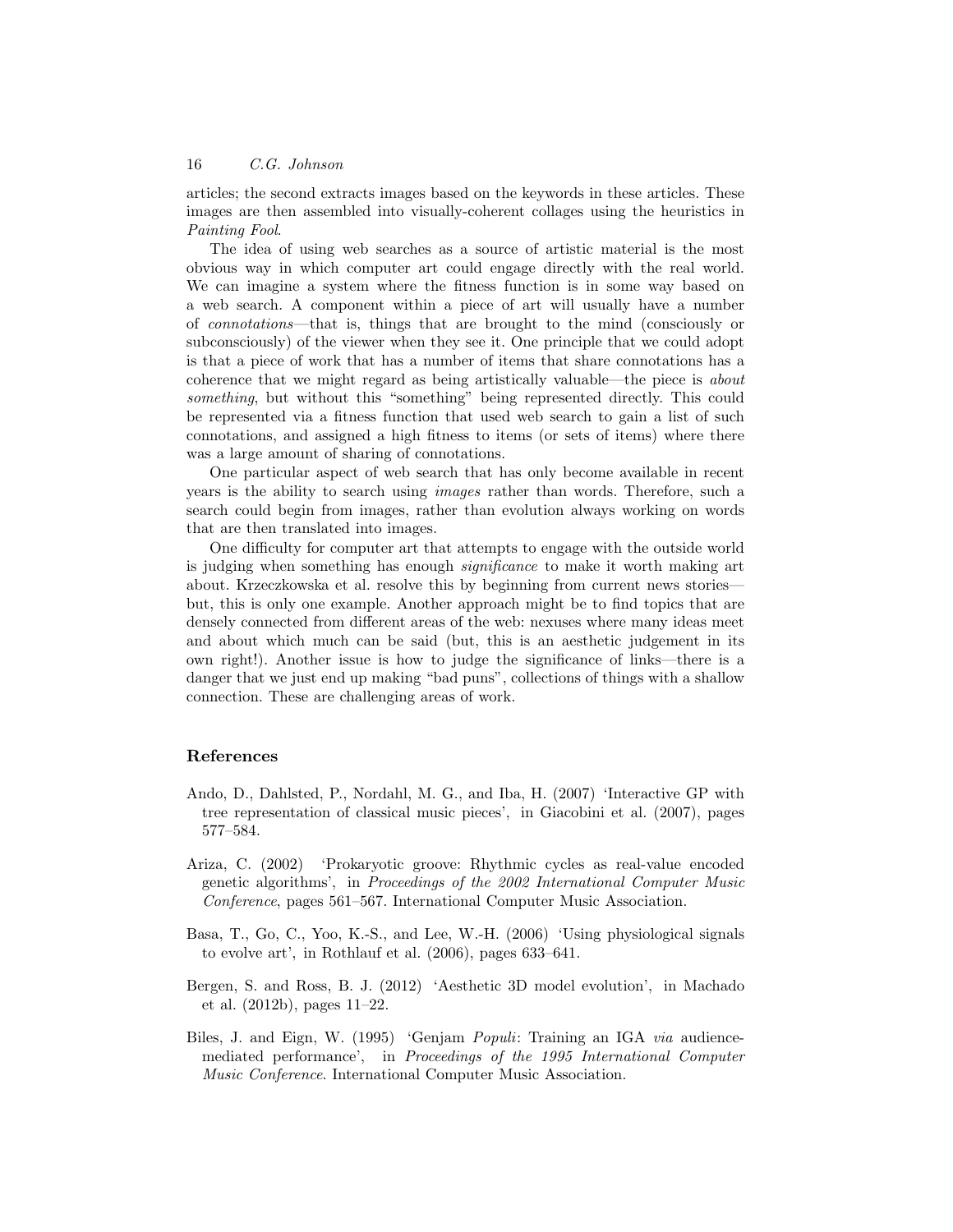- Biles, J. A. (2007) 'Improvizing with genetic algorithms: GenJam', in Miranda and Biles (2007), pages 137–169.
- Bilotta, E., Pantano, P., Cupellini, E., and Rizzuti, C. (2007) 'Evolutionary methods for melodic sequences generation from non-linear dynamic systems', in Giacobini et al. (2007), pages 585–592.
- Bird, J., Faith, J., and Webster, A. (2003) 'Tabula Rasa: A case study in evolutionary curation', in Cagnoni et al. (2003), pages 981–995.
- Bird, J., Husbands, P., Perris, M., Bigge, B., and Brown, P. (2008) 'Implicit fitness functions for evolving a drawing robot', in Giacobini et al. (2008), pages 473– 478.
- Blackwell, T. and Jefferies, J. (2005) 'Swarm tech-tiles', in Rothlauf et al. (2005), pages 468–477.
- Blackwell, T. and Young, M. (2004) 'Swarm granulator', in Raidl et al. (2004), pages 399–408.
- Bown, O. and Lexer, S. (2006) 'Continuous-time recurrent neural networks for generative and interactive musical performance', in Rothlauf et al. (2006), pages 652–663.
- Bown, O. and McCormack, J. (2010) 'Taming nature: tapping the creative potential of ecosystem models in the arts', Digital Creativity, Vol. 21 No. 4, pp. 215–231.
- Brown, A. R. (2004) 'An aesthetic comparison of rule-based and genetic algorithms for generating melodies', Organised Sound, Vol. 2 No. 4, pp. 191–197.
- Burton, A. R. and Vladimirova, T. (1999) 'Generation of musical sequences with genetic techniques', Computer Music Journal, Vol. 23 No. 4, pp. 59–73.
- Byrne, J., Fenton, M., Hemberg, E., McDermott, J., O'Neill, M., Shotton, E., and Nally, C. (2011) 'Combining structural analysis and multi-objective criteria for evolutionary architectural design', in Di Chio et al. (2011), pages 204–213.
- Byrne, J., Hemberg, E., Brabazon, A., and O'Neill, M. (2012) 'A local search interface for interactive evolutionary architectural design', in Machado et al. (2012b), pages 23–34.
- Cagnoni, S. et al., editors (2003) Applications of Evolutionary Computing,, volume 2611 of Lecture Notes in Computer Science. Springer Berlin / Heidelberg.
- Campolongo, G. and Vena, S. (2006) 'Science of networks and music: A new approach on musical analysis and creation', in Rothlauf et al. (2006), pages 642–651.
- Collins, N. (2002) 'Experiments with a new customisable interactive evolution framework', Organised Sound, Vol. 7 pp. 267–273.
- Collomosse, J. and Hall, P. (2005) 'Genetic paint: A search for salient paintings', in Rothlauf et al. (2005), pages 437–447.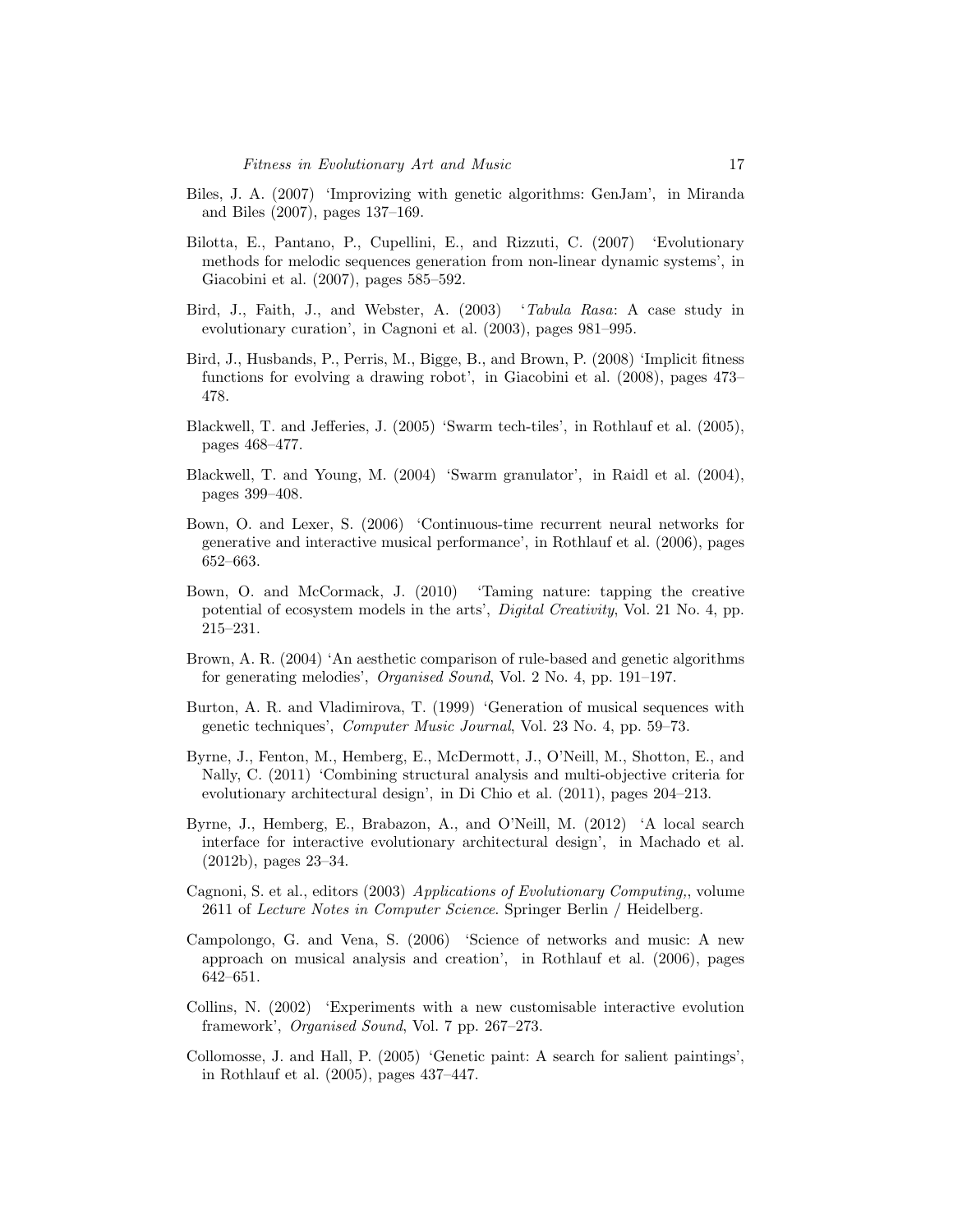- Colton, S. (2008) 'Automatic invention of fitness functions with application to scene generation', in Giacobini et al. (2008), pages 381–391.
- Colton, S., Cook, M., and Raad, A. (2011) 'Ludic considerations of tablet-based evo-art', in Di Chio et al. (2011), pages 223–233.
- Colton, S., López de Mántaras, R., and Stock, O. (2009) 'Computational creativity: Coming of age', AI Magazine, Vol. 30 No. 3, pp. 11–14.
- Daelemans, W. and van den Bosch, A. (2005) Memory-Based Language Processing, Cambridge University Press.
- Dahlstedt, P. (2001) 'A MutaSynth in parameter space: Interactive composition through evolution', Organised Sound, Vol. 6 No. 2, pp. 121–124.
- Dahlstedt, P. (2007a) 'Autonomous evolution of complete piano pieces and performances', in Workshop on Music and Artificial Life.
- Dahlstedt, P. (2007b) 'Evolution in creative sound design', in Miranda and Biles (2007), pages 79–99.
- Dahlstedt, P. (2009) 'On the role of temporary storage in interactive evolution', in Giacobini et al. (2009), pages 478–487.
- Dahlstedt, P. and Nilsson, P. (2008) 'Free flight in parameter space: A dynamic mapping strategy for expressive free impro', in Giacobini et al. (2008), pages 479–484.
- Dawkins, R. (1989) The Selfish Gene, Oxford University Press (second edition, original edition 1976).
- Dawkins, R. (1997) Climbing Mount Improbable, Penguin.
- De Prisco, R., Zaccagnino, G., and Zaccagnino, R. (2011) 'A genetic algorithm for dodecaphonic compositions', in Di Chio et al. (2011), pages 244–253.
- De Smedt, T., Lechat, L., and Daelemans, W. (2011) 'Generative art inspired by nature, using NodeBox', in Di Chio et al. (2011), pages 264–272.
- den Heijer, E. and Eiben, A. E. (2010) 'Comparing aesthetic measures for evolutionary art', in Di Chio et al. (2010), pages 311–320.
- den Heijer, E. and Eiben, A. E. (2011) 'Evolving art using multiple aesthetic measures', in Di Chio et al. (2011), pages 234–243.
- den Heijer, E. and Eiben, A. E. (2012a) 'Evolving pop art using scalable vector graphics', in Machado et al. (2012b), pages 48–59.
- den Heijer, E. and Eiben, A. E. (2012b) 'Maintaining population diversity in evolutionary art', in Machado et al. (2012b), pages 60–71.
- Di Chio, C. et al., editors (2010) Applications of Evolutionary Computation, volume 6025 of Lecture Notes in Computer Science. Springer Berlin / Heidelberg.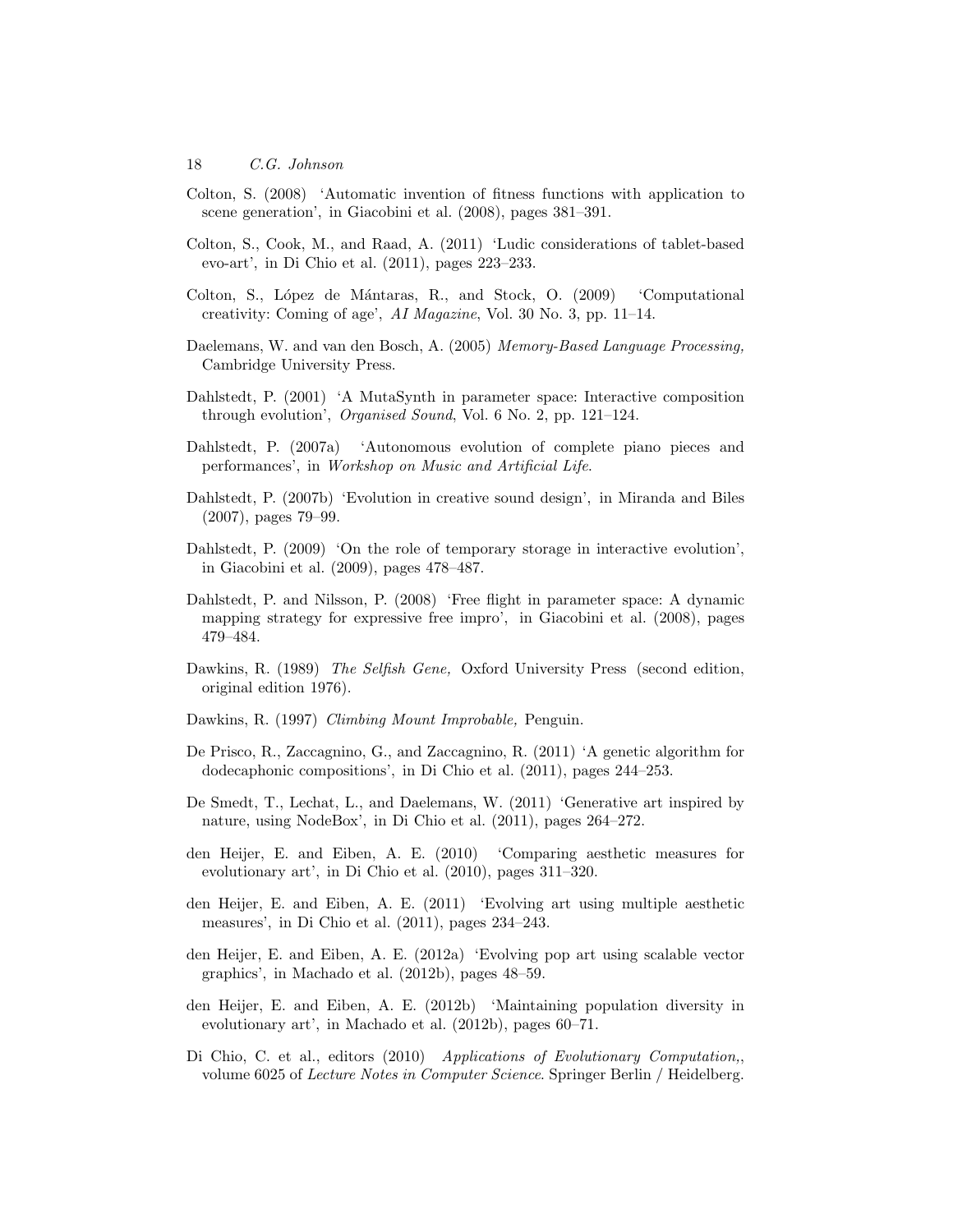- Di Chio, C. et al., editors (2011) Applications of Evolutionary Computation, volume 6625 of Lecture Notes in Computer Science. Springer Berlin / Heidelberg.
- Dorin, A. (2005) 'Artificial life, death and epidemics in evolutionary, generative electronic art', in Rothlauf et al. (2005), pages 448–457.
- Dorin, A. (2009) 'Habitat: Engineering in a simulated audible ecosystem', in Giacobini et al. (2009), pages 488–497.
- Draves, S. (2005) 'The electric sheep screen-saver: A case study in aesthetic evolution', in Rothlauf et al. (2005), pages 458–467.
- Dubbin, G. A. and Stanley, K. O. (2010) 'Learning to dance through interactive evolution', in Di Chio et al. (2010), pages 331–340.
- Eigenfeldt, A. (2009) 'The evolution of evolutionary software: Intelligent rhythm generation in kinetic engine', in Giacobini et al. (2009), pages 498–507.
- Eigenfeldt, A. and Pasquier, P. (2011) 'A sonic eco-system of self-organising musical agents', in Di Chio et al. (2011), pages 283–292.
- Eigenfeldt, A. and Pasquier, P. (2012) 'Populations of populations: Composing with multiple evolutionary algorithms', in Machado et al. (2012b), pages 72–83.
- Eisenmann, J., Schroeder, B., Lewis, M., and Parent, R. (2011) 'Creating choreography with interactive evolutionary algorithms', in Di Chio et al. (2011), pages 293–302.
- Ekárt, A., Sharma, D., and Chalakov, S. (2011) 'Modelling human preference in evolutionary art', in Di Chio et al. (2011), pages 303–312.
- Eldridge, A. and Dorin, A. (2009) 'Filterscape: Energy recycling in a creative ecosystem', in Giacobini et al. (2009), pages 508–517.
- Eldridge, A., Dorin, A., and McCormack, J. (2008) 'Manipulating artificial ecosystems', in Giacobini et al. (2008), pages 392–401.
- Evans, B. (1987) 'Integration of music and graphics through algorithmic congruence', in Proceedings of the 1987 International Computer Music Conference, pages 17–24.
- Filipe Antunes, R. and Fol Leymarie, F. (2012) 'Generative choreography: Animating in real-time dancing avatars', in Machado et al. (2012b), pages 1–10.
- Fornari, J. (2011) 'Path of patches: Implementing an evolutionary soundscape art installation', in Di Chio et al. (2011), pages 323–333.
- Fornari, J. (2012) 'A computational environment for the evolutionary sound synthesis of birdsongs', in Machado et al. (2012b), pages 96–107.
- Fornari, J., Maia Jr., A., and Manzolli, J. (2007) 'Creating soundscapes using evolutionary spatial control', in Giacobini et al. (2007), pages 517–526.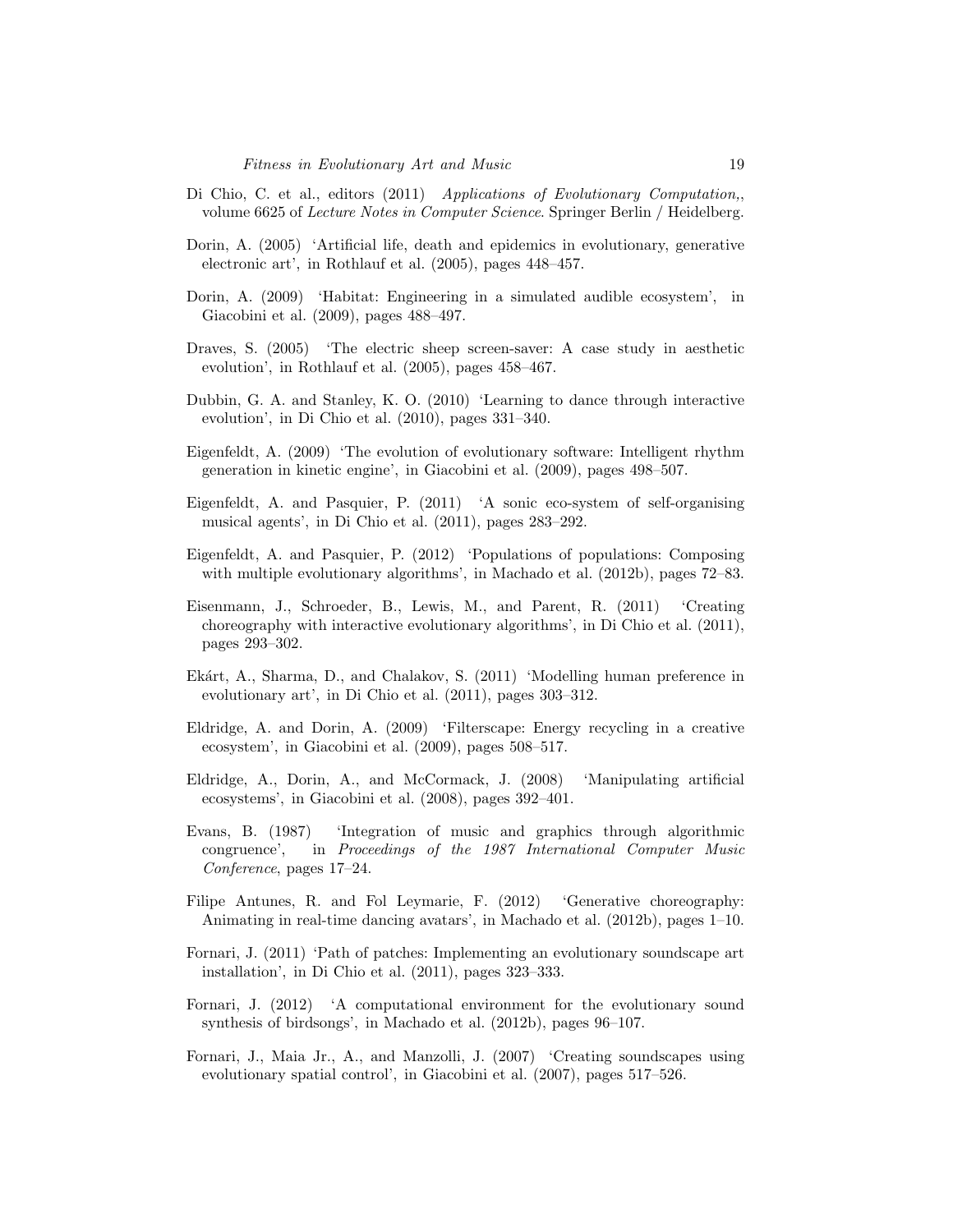- Gartland-Jones, A. (2003) 'MusicBlox: A real-time algorithmic composition system incorporating a distributed interactive genetic algorithm', in Cagnoni et al. (2003), pages 145–155.
- Giacobini, M. et al., editors (2007) Applications of Evolutionary Computing, Lecture Notes in Computer Science 4448. Springer Berlin / Heidelberg.
- Giacobini, M. et al., editors (2008) Applications of Evolutionary Computing, volume 4974 of Lecture Notes in Computer Science. Springer Berlin / Heidelberg.
- Giacobini, M. et al., editors (2009) Applications of Evolutionary Computing, volume 5484 of Lecture Notes in Computer Science. Springer Berlin / Heidelberg.
- Greenfield, G. (2004) 'Tilings of sequences of co-evolved images', in Raidl et al. (2004), pages 427–436.
- Greenfield, G. (2005) 'Evolutionary methods for ant colony paintings', in Rothlauf et al. (2005), pages 478–487.
- Greenfield, G. (2006) 'Robot paintings evolved using simulated robots', in Rothlauf et al. (2006), pages 611–621.
- Greenfield, G. (2008) 'Evolved diffusion limited aggregation compositions', in Giacobini et al. (2008), pages 402–411.
- Greenfield, G. (2009) 'Evolved ricochet compositions', in Giacobini et al. (2009), pages 518–527.
- Greenfield, G. (2010) 'Generative art and evolutionary refinement', in Di Chio et al. (2010), pages 291–300.
- Greenfield, G. (2012) 'A platform for evolving controllers for simulated drawing robots', in Machado et al. (2012b), pages 108–116.
- Hart, D. A. (2007) 'Toward greater artistic control for interactive evolution of images and animation', in Giacobini et al. (2007), pages 527–536.
- Hervás, R., Robinson, J., and Gervás, P. (2007) 'Evolutionary assistance in alliteration and allelic drivel', in Giacobini et al. (2007), pages 537–546.
- Hiroaki Nishino, Takuya Sueyoshi, T. K. and Utsumiya, K. (2007) 'An interactive graphics rendering optimizer based on immune algorithm', in Giacobini et al. (2007), pages 459–469.
- Hochreiter, R. (2006) 'Audible convergence for optimal base melody extension with statistical genre-specific interval distance evaluation', in Rothlauf et al. (2006), pages 712–716.
- Hoover, A. K., Rosario, M. P., and Stanley, K. O. (2008) 'Scaffolding for interactively evolving novel drum tracks for existing songs', in Giacobini et al. (2008), pages 412–422.
- Hornby, G. S. and Bongard, J. (2012) 'Learning comparative user models for accelerating human-computer collaborative search', in Machado et al. (2012b), pages 117–128.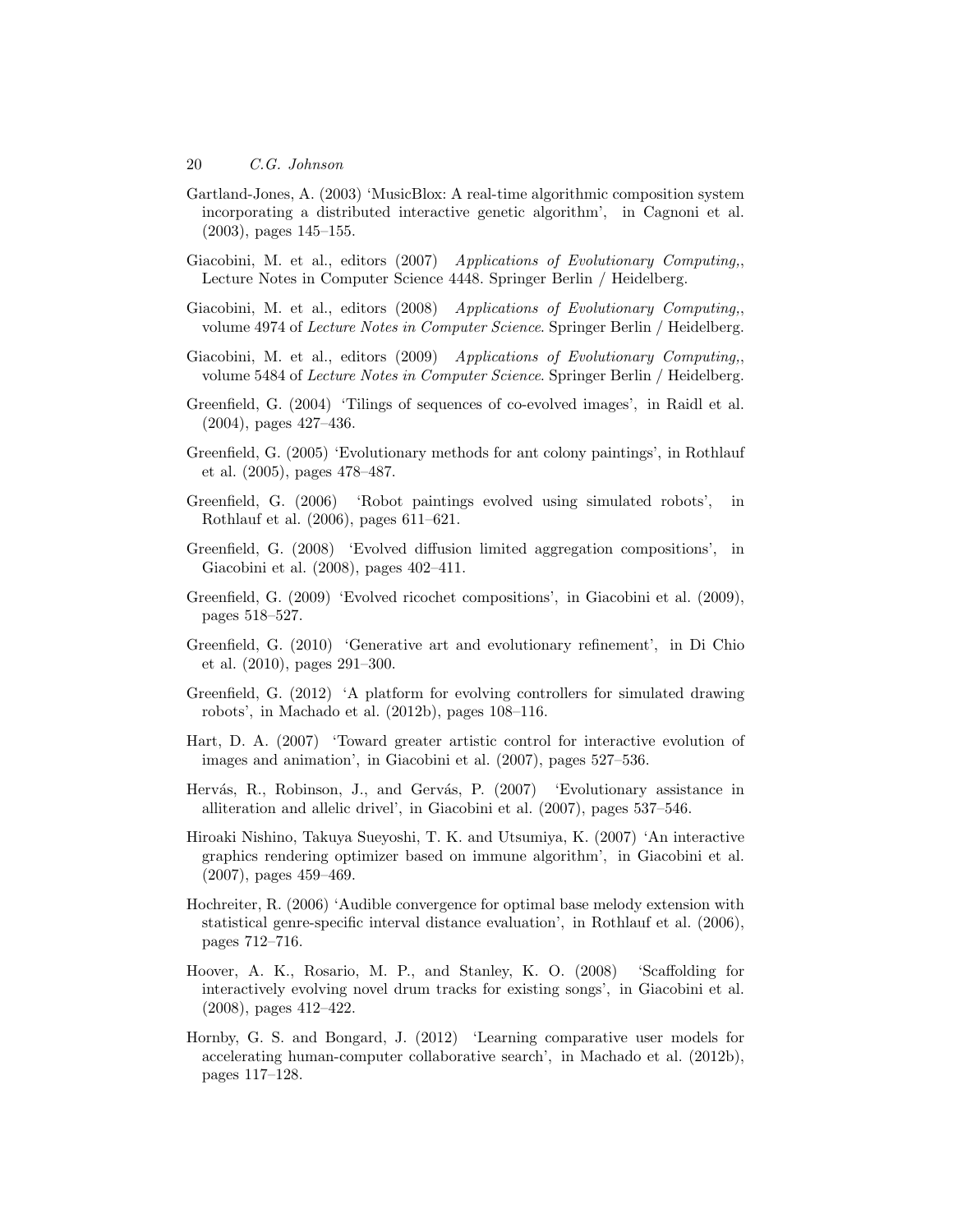- Horner, A. and Goldberg, D. E. (1995) 'Genetic algorithms and computer-asssisted music composition', in Belew, R. and Booker, L., editors, Proceedings of the Fourth International Conference on Genetic Algorithms, pages 1–8. Morgan Kauffman.
- Horowitz, D. (1994) 'Generating rhythms with genetic algorithms', in AAAI-94 Proceedings, page 1459.
- Johanson, B. and Poli, R. (1998) 'GP-music: An interactive genetic programming system for music generation with automated fitness raters', in *Proceedings of* the 3rd International Conference on Genetic Programming, pages 181–186. MIT Press.
- Johnson, C. G. (2012a) 'Connotation in computational creativity', Cognitive Computation, Vol. 4 No. 3, pp. 280–291.
- Johnson, C. G. (2012b) 'The creative computer as romantic hero? computational creativity systems and creative personæ', in Maher, M. L. et al., editors, Proceedings of the Third International Conference on Computational Creativity, pages 57–61.
- Johnson, C. G. (2012c) 'Fitness in evolutionary art and music: What has been used and what could be used?', in Machado et al. (2012b), pages 129–140.
- Jones, D. (2008) 'Atomswarm: A framework for swarm improvisation', in Giacobini et al. (2008), pages 423–432.
- Kaliakatsos-Papakostas, M. A., Epitropakis, M. G., Floros, A., and Vrahatis, M. N. (2012) 'Interactive evolution of 8-bit melodies with genetic programming towards finding aesthetic measures for sound', in Machado et al. (2012b).
- Khalifa, Y. and Foster, R. (2006) 'A two-stage autonomous evolutionary music composer', in Rothlauf et al. (2006), pages 717–721.
- Kötter, T. and Berthold, M. R. (2011) '(Missing) concept discovery in heterogeneous information networks', in Proceedings of the Second International Conference on Computational Creativity, pages 135–140.
- Krzeczkowska, A., El-Hage, J., Colton, S., and Clark, S. (2010) 'Automated collage generation—with intent', in Ventura, D. et al., editors, Proceedings of the International Conference on Computational Creativity, pages 36–40.
- Law, E. H. H. and Phon-Amnuaisuk, S. (2008) 'Towards music fitness evaluation with the hierarchical SOM', in Giacobini et al. (2008), pages 443–452.
- Lewis, G. (2000) 'Too many notes: Computers, complexity and culture in Voyager ', Leonardo Music Journal, Vol. 10 pp. 33–39.
- Lewis, M. (2004) 'Aesthetic video filter evolution in an interactive real-time framework', in Raidl et al. (2004), pages 409–418.
- Li, Y., Hu, C., Chen, M., and Hu, J. (2012) 'Investigating aesthetic features to model human preference in evolutionary art', in Machado et al. (2012b), pages 153–164.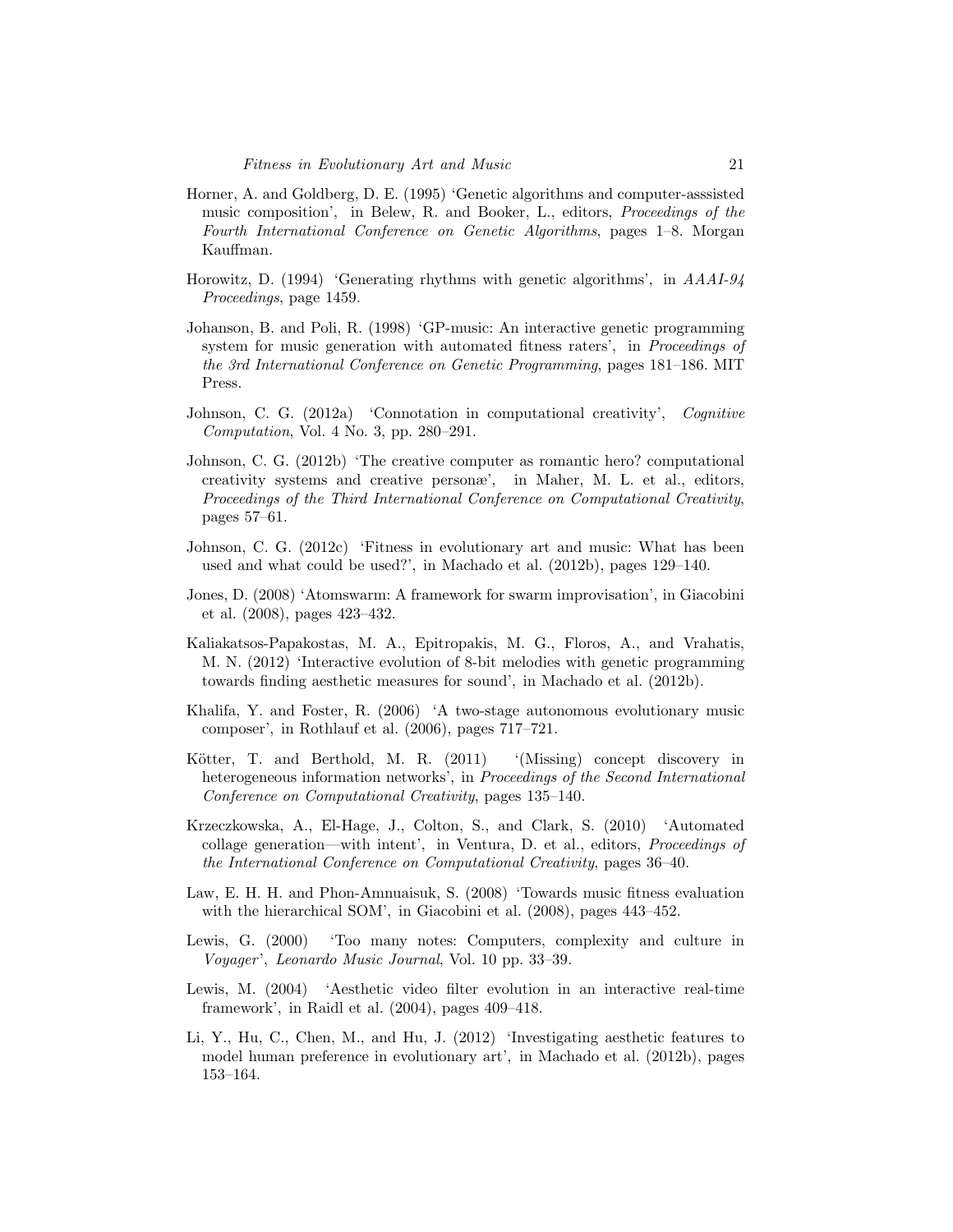- Li, Y. and Hu, C.-J. (2010) 'Aesthetic learning in an interactive evolutionary art system', in Di Chio et al. (2010), pages 301–310.
- Lopes, P. and Urbano, P. (2012) 'The traveling percussionist', in Machado et al. (2012b), pages 165–175.
- Lutton, E., Cayla, E., and Chapuis, J. (2003) 'ArtiE-Fract: The artist's viewpoint', in Cagnoni et al. (2003), pages 125–130.
- Machado, P. and Cardoso, A. (2002) 'All the truth about NEvAr', Applied Intelligence, Vol. 16 No. 2, pp. 101–118.
- Machado, P., Correia, J., and Romero, J. (2012a) 'Expression-based evolution of faces', in Machado et al. (2012b), pages 187–198.
- Machado, P. and Graca, F. (2008) 'Evolutionary pointillist modules: Evolving assemblages of 3D objects', in Giacobini et al. (2008), pages 453–462.
- Machado, P., Nunes, H., and Romero, J. (2010) 'Graph-based evolution of visual languages', in Di Chio et al. (2010), pages 271–280.
- Machado, P., Romero, J., and Carballal, A., editors (2012b) Evolutionary and Biologically Inspired Music, Sound, Art and Design,, volume 7247 of Lecture Notes in Computer Science. Springer Berlin / Heidelberg.
- Machado, P., Romero, J., Santos, M., Cardoso, A., and Manaris, B. (2004) 'Adaptive critics for evolutionary artists', in Raidl et al. (2004), pages 437–446.
- Machewe, A. T. and Parmee, I. C. (2007) 'Towards an interactive, generative design system: Integrating a 'build and evolve' approach with machine learning for complex freeform design', in Giacobini et al. (2007), pages 449–458.
- Magnus, C. (2006) 'Evolutionary musique concrète', in Rothlauf et al. (2006), pages 688–695.
- Manaris, B., Machado, P., McCauley, C., Romero, J., and Krehbiel, D. (2005) 'Developing fitness functions for pleasant music: Zipf's law and interactive evolution systems', in Rothlauf et al. (2005), pages 498–507.
- Manaris, B., Vaughan, D., Wagner, C., Romero, J., and Davis, R. (2003) 'Evolutionary music and the Zipf-Mandelbrot law: Developing fitness functions for pleasant music', in Cagnoni et al. (2003), pages 65–72.
- Mandelis, J. (2003) 'Genophone: Evolving sounds and integral performance parameter mappings', in Cagnoni et al. (2003), pages 253–270.
- Manzolli, J., Moroni, A., von Zuben, F., and Gudwin, R. (1999) 'An evolutionary approach to algorithmic composition', Organised Sound, Vol. 4 No. 2, pp. 121– 126.
- Marcelo Caetano, J. M. and Zuben, F. V. (2007) 'Self-organizing bio-inspired sound transformation', in Giacobini et al. (2007), pages 477–487.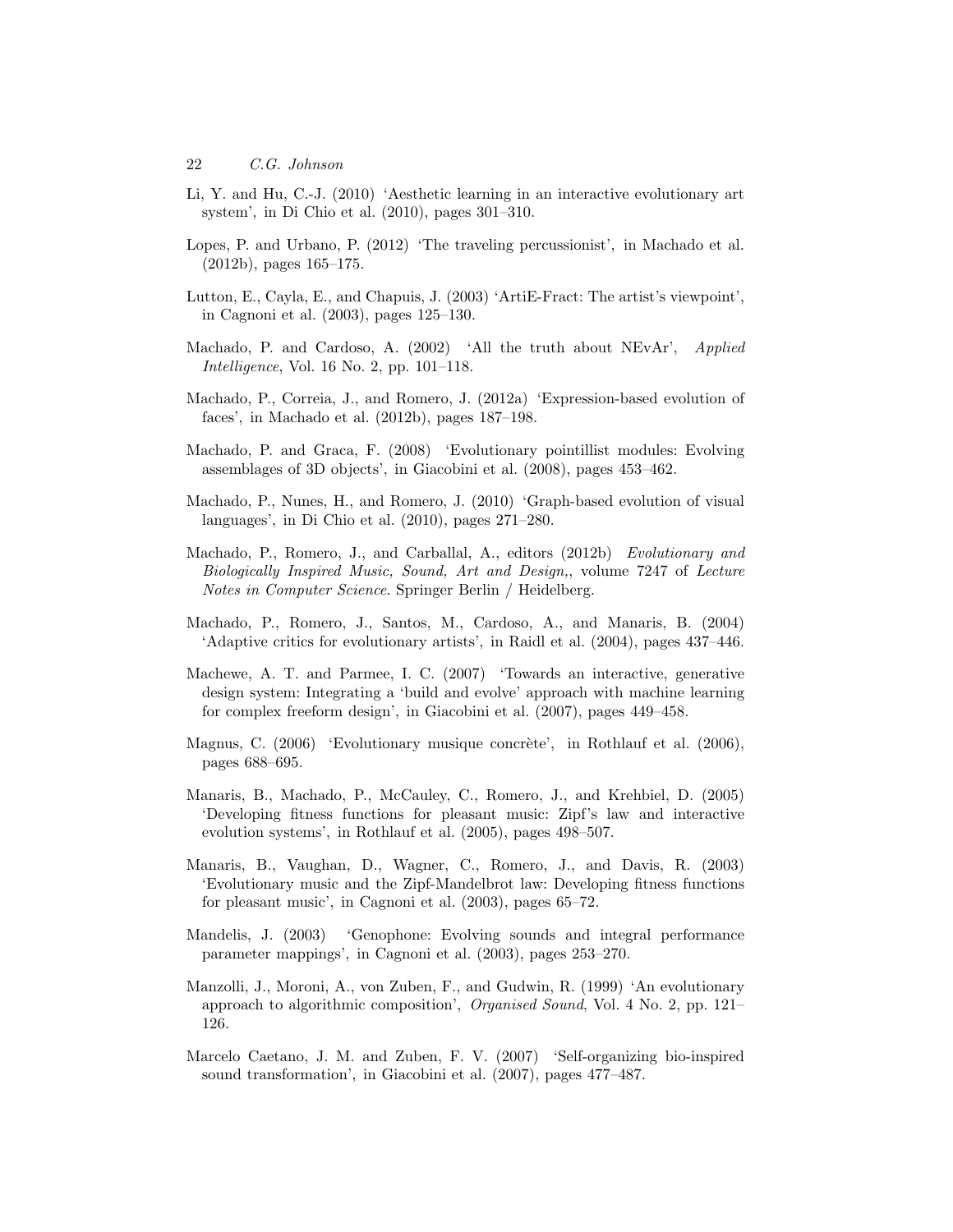- McCormack, J. (2004) 'Aesthetic evolution of L-systems revisited', in Raidl et al. (2004), pages 477–488.
- McCormack, J. (2005) 'Open problems in evolutionary music and art', in Rothlauf et al. (2005), pages 428–436.
- McCormack, J. and Bown, O. (2009) 'Life's what you make: Niche construction and evolutionary art', in Giacobini et al. (2009), pages 528–537.
- McDermott, J. (2012) 'Graph grammars as a representation for interactive evolutionary 3D design', in Machado et al. (2012b), pages 199–210.
- Miranda, E. R. and Biles, J. A., editors (2007) Evolutionary Computer Music,. Springer.
- Moniz, R. D. and Jacob, C. (2009) 'Fractal Evolver: Interactive evolutionary design of fractals with grid computing', in Giacobini et al. (2009), pages 442–451.
- Moroni, A. and Manzolli, J. (2010) 'From evolutionary composition to robotic sonification', in Di Chio et al. (2010), pages 401–410.
- Murray Browne, T. and Fox, C. (2009) 'Global expectation-violation as fitness function in evolutionary composition', in Giacobini et al. (2009), pages 538–546.
- Nagel, U., Thiel, K., Kötter, T., Piatek, D., and Berthold, M. R. (2011) 'Bisociative discovery of interesting relations between domains', in Advances in Intelligent Data Analysis X: 10th International Symposium, Lecture Notes in Computer Science Volume 7014, pages 306–317.
- Nemirovsky, P. and Luger-Guillaume, R. (2004) 'Improvisational media space: Architecture and strategies for evolution', in Raidl et al. (2004), pages 457–466.
- Nemirovsky, P. and Watson, R. (2003) 'Genetic improvisation model: A framework for real-time performance environments', in Cagnoni et al. (2003), pages 547– 558.
- Nicolau, M. and Costelloe, D. (2011) 'Using grammatical evolution to parameterise interactive 3D image generation', in Di Chio et al. (2011), pages 374–383.
- Oh, J. C. and Zajec, E. (2010) 'Evolving artistic styles through visual dialogues', in Di Chio et al. (2010), pages 261–270.
- Ortega de la Puente, A., S´anchez Alfonso, R., and Alfonseca Moreno, M. (2002) 'Automatic composition of music by means of grammatical evolution', in Proceedings of the 2002 Conference on APL, pages 148–155. ACM Press.
- Oscar Sanjuán, Gloria García, Y. S. and Luque, C. (2007) 'Human mosaic creation through agents and interactive genetic algorithms applied to videogames movements', in Giacobini et al. (2007), pages 470–476.
- Phon-Amnuaisuk, S. (2009) 'Composing using heterogeneous cellular automata', in Giacobini et al. (2009), pages 547–556.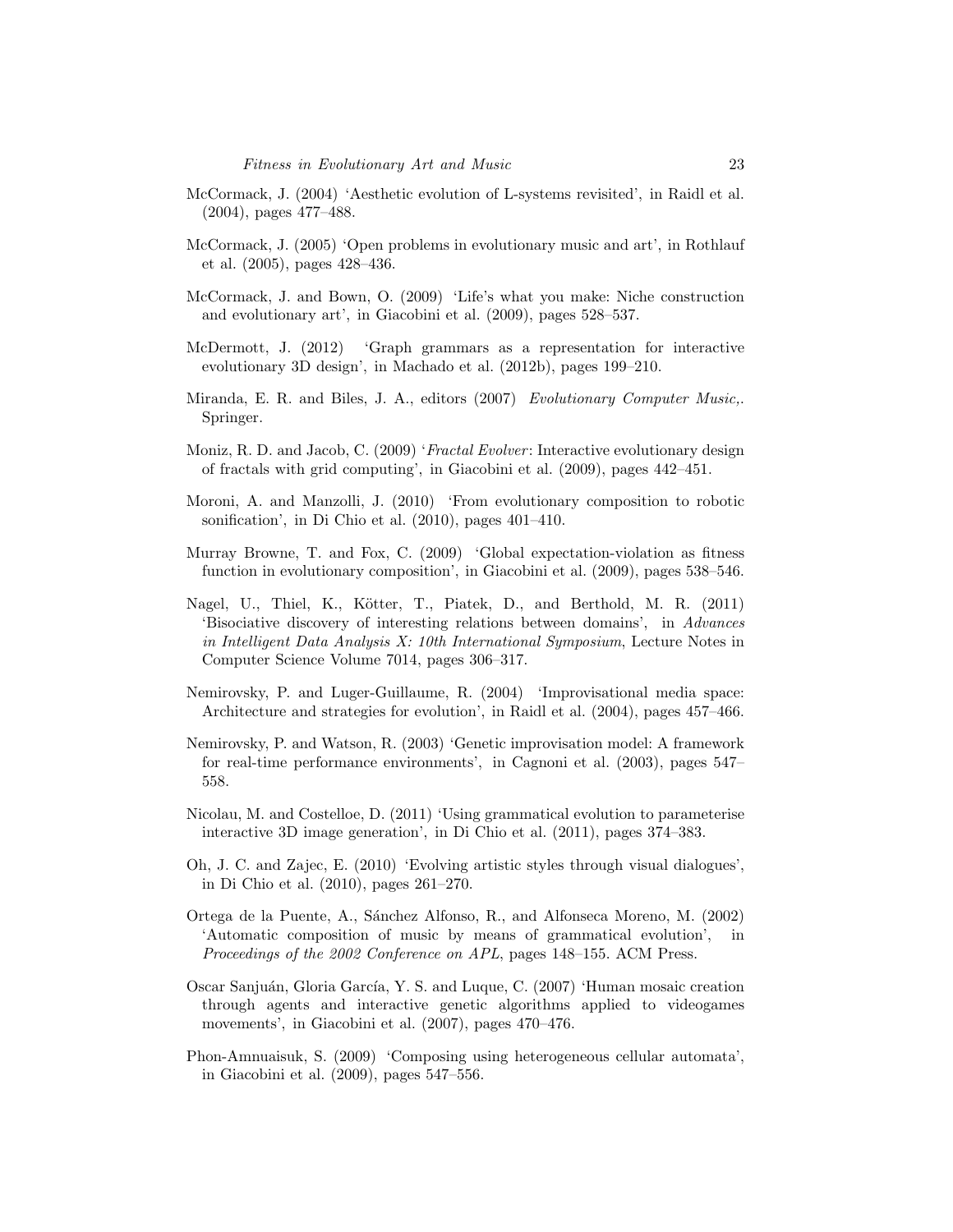- Phon-Amnuaisuk, S., Law, E., and Kuan, H. (2007) 'Evolving music generation with som-fitness genetic programming', in Giacobini et al. (2007), pages 557– 566.
- Raidl, G. et al., editors (2004) Applications of Evolutionary Computing,, volume 3005 of Lecture Notes in Computer Science. Springer Berlin / Heidelberg.
- Ralley, D. (1995) 'Genetic algorithms as a tool for melodic development', in Proceedings of the 1995 International Computer Music Conference. International Computer Music Association.
- Reddin, J., McDermott, J., and O'Neill, M. (2009) 'Elevated pitch: Automated grammatical evolution of short compositions', in Giacobini et al. (2009), pages 579–584.
- Reynolds, C. (2011) 'Evolving textures from high level descriptions: Gray with an accent color', in Di Chio et al. (2011), pages 384–393.
- Rizzuti, C., Bilotta, E., and Pantano, P. (2009) 'A GA-based control strategy to create music with a chaotic system', in Giacobini et al. (2009), pages 585–590.
- Romero, J. and Machado, P., editors (2008) The Art of Artificial Evolution,. Springer.
- Romero, J., Machado, P., Carballal, A., and Osorio, O. (2011) 'Aesthetic classification and sorting based on image compression', in Di Chio et al. (2011), page RMCO11.
- Romero, J., Machado, P., and Santos, A. (2009) 'On the socialization of evolutionary art', in Giacobini et al. (2009), pages 557–566.
- Romero, J., Machado, P., Santos, A., and Cardoso, A. (2003) 'On the development of critics in evolutionary computation artists', in Cagnoni et al. (2003), pages 559–569.
- Rothlauf, F. et al., editors (2005) Applications of Evolutionary Computing,, volume 3449 of Lecture Notes in Computer Science. Springer Berlin / Heidelberg.
- Rothlauf, F. et al., editors (2006) Applications of Evolutionary Computing,, volume 3907 of Lecture Notes in Computer Science. Springer Berlin / Heidelberg.
- Santarosa, R., Moroni, A., and Manzolli, J. (2006) 'Layered genetical algorithms evolving into musical accompaniment generation', in Rothlauf et al. (2006), pages 722–726.
- Shao, J., McDermott, J., O'Neill, M., and Brabazon, A. (2010) 'Jive: A generative, interactive, virtual, evolutionary music system', in Di Chio et al. (2010), pages 341–350.
- Somnuk Phon-Amnuaisuk, E. H. H. L. and Kuan, H. C. (2007) 'Evolving music generation with SOM-fitness genetic programming', in Giacobini et al. (2007), pages 557–566.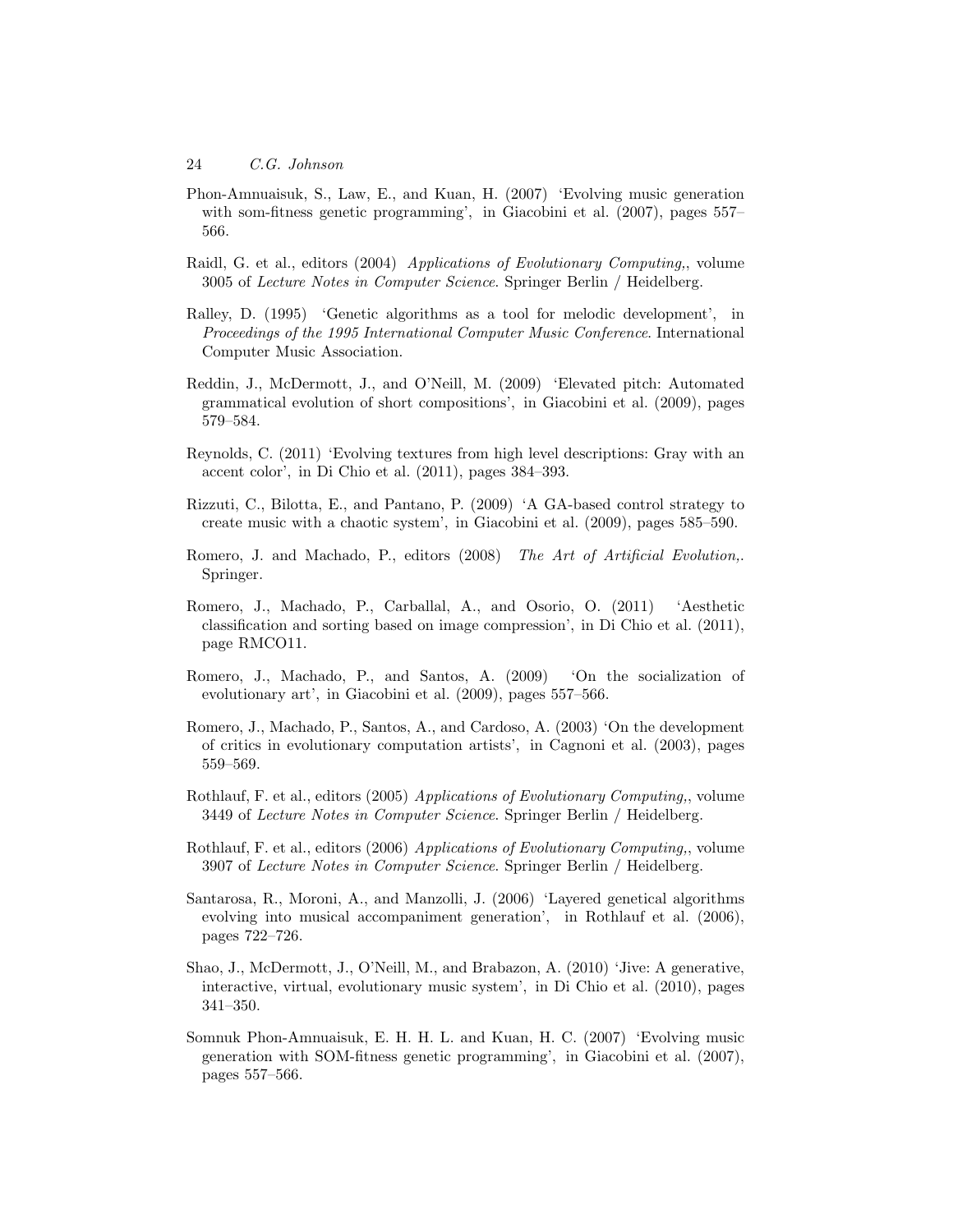- Suzuki, R., Yamaguchi, S., Cody, M. L., Taylor, C. E., and Arita, T. (2011) 'iSoundScape: Adaptive walk on a fitness soundscape', in Di Chio et al. (2011), pages 404–413.
- Svangård, N. and Nordin, P. (2004) 'Automated aesthetic selection of evolutionary art by distance based classification of genomes and phenomes using the universal similarity metric', in Raidl et al. (2004), pages 447–456.
- Thywissen, K. (1999) 'GeNotator: an environment for exploring the application of evolutionary techniques in computer assisted composition', Organised Sound, Vol. 4 No. 2, pp. 127–133.
- Todd, S. and Latham, W. (1992) Evolutionary Art and Computers, Academic Press, London.
- Tsuneo Kagawa, Yukihide Tamotsu, H. N. and Utsumiya, K. (2007) 'Interactive texture design using IEC framework', in Giacobini et al. (2007), pages 439–448.
- Tufte, G. and Gangvik, E. (2008) 'Trans<–>former #13: Exploration and adaptation of evolution expressed in a dynamic sculpture', in Giacobini et al. (2008), pages 509–514.
- Unold, O. and Troc, M. (2007) 'Curve, draft, and style: Three steps to the image', in Giacobini et al. (2007), pages 601–608.
- Uozumi, Y. (2007) 'GISMO2: An application for agent-based composition', in Giacobini et al. (2007), pages 609–616.
- Urbano, P. (2005) 'Playing in the pheromone playground: Experiences in swarm painting', in Rothlauf et al. (2005), pages 527–532.
- Urbano, P. (2006) 'Consensual paintings', in Rothlauf et al. (2006), pages 622–632.
- von Mammen, S., Wong, J., and Jacob, C. (2008) 'Virtual constructive swarm compositions and inspirations', in Giacobini et al. (2008), pages 491–496.
- Vouliouri, E. (2011) 'Merging aesthetics with functionality: An interactive genetic algorithm based on the principle of weighted mutation', in Di Chio et al. (2011), pages 424–433.
- Wakefield, G. and Ji, H. H. (2009) 'Artificial nature: Immersive world making', in Giacobini et al. (2009), pages 597–602.
- Waschka II, R. (2007) 'Composing with genetic algorithms: *GenDash*', in Miranda and Biles (2007), pages 117–136.
- Webb Young, J. (2003 (original edition 1943)) A Technique for Producing Ideas, McGraw-Hill.
- Wolkowicz, J., Heywood, M., and Keselj, V. (2009) 'Evolving indirectly represented melodies with corpus-based fitness evaluation', in Giacobini et al. (2009), pages 603–608.